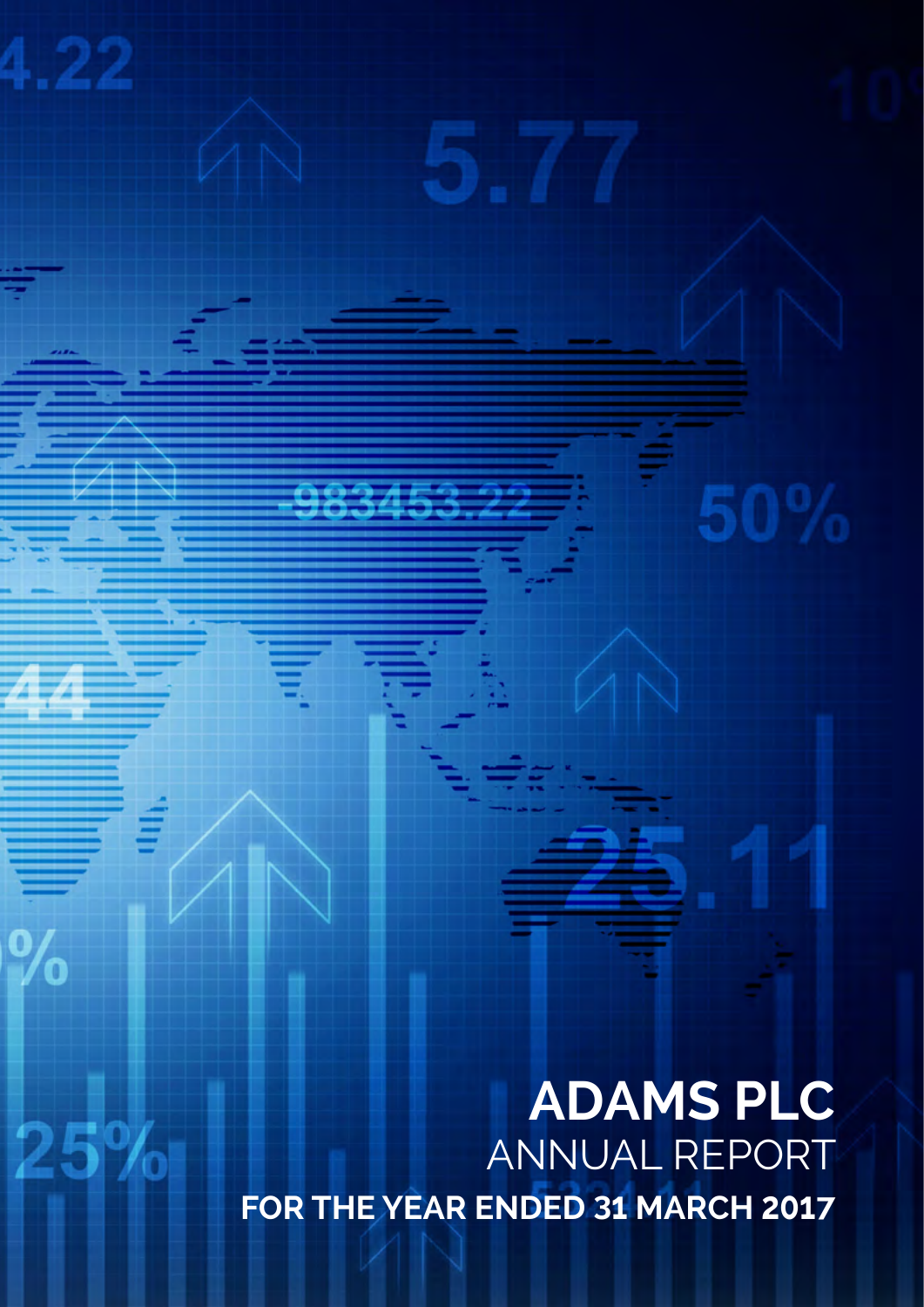# Directors, Officers and Advisers

### **Directors**

M A Bretherton Chairman

N J Woolard Non-executive director A R J Mitchell Non-executive director

# **Secretary**

P P Scales

# **Registrar and Registered office**

FIM Capital Limited IOMA House Hope Street Douglas Isle of Man IM1 1AP

# **Auditors**

Jeffreys Henry LLP Finsgate 5-7 Cranwood Street London EC1V 9EE

# **Nominated Advisor**

Cairn Financial Advisers LLP Cheyne House Crown Court 62–63 Cheapside London EC2V 6AX

# **Broker**

Peterhouse Corporate Finance Limited 3 Liverpool House 15 Eldon Street London EC2M 7LD

# **Crest Agent**

Share Registrars Limited The Courtyard 17 West Street Farnham Surrey GU9 7DR

# **Bankers**

Royal Bank of Scotland International Limited 2 Victoria Street Douglas Isle of Man IM99 1NJ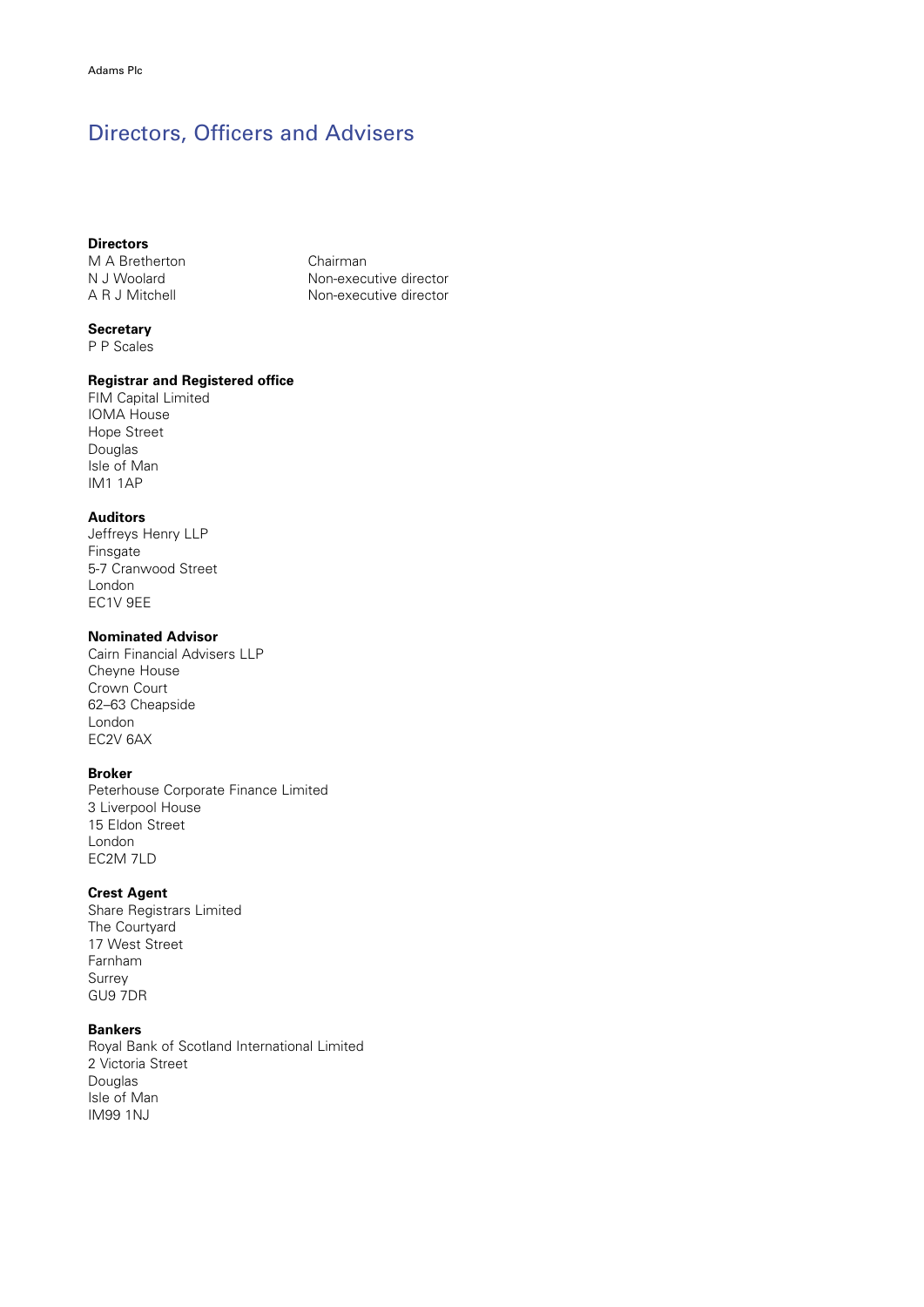# **Contents**

| Directors, Officers and Advisers  | <b>IFC</b>     |
|-----------------------------------|----------------|
| Chairman's Statement              | 2              |
| Strategic Report                  | $\overline{4}$ |
| Directors' Report                 | 6              |
| Independent Auditors' Report      | 9              |
| Statement of Comprehensive Income | 10             |
| Statement of Financial Position   | 11             |
| Statement of Changes in Equity    | 12             |
| <b>Statement of Cash Flows</b>    | 13             |
| Notes to the Financial Statements | 14             |
| Notice of Annual General Meeting  | 25             |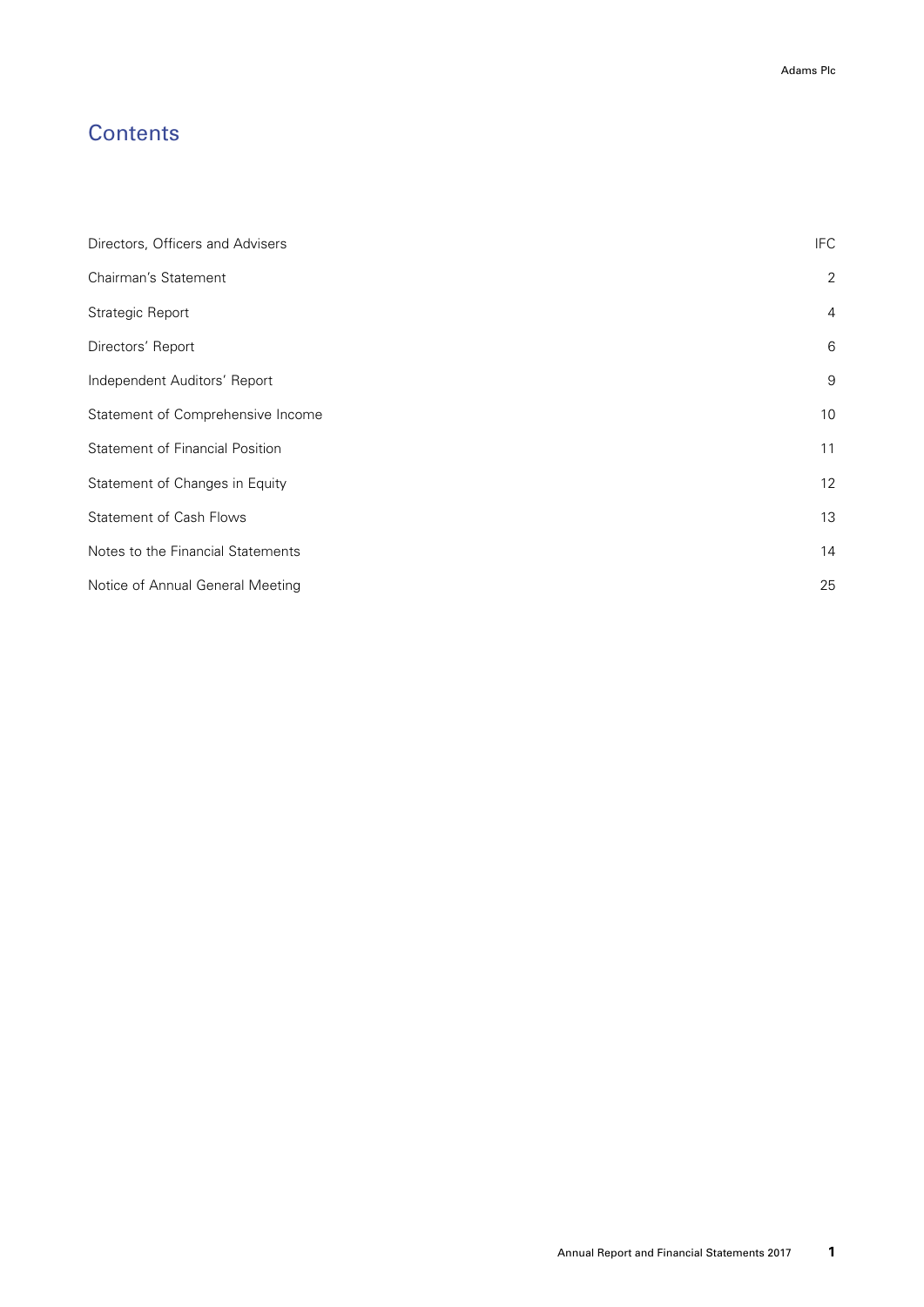# Chairman's Statement

for the year ended 31 March 2017

Adams Plc (Adams or the Company) reported a profit after tax of €14,000 for the year ended 31 March 2017 compared to a loss of  $\epsilon$ 234,000 in the previous year. The profit improvement is due principally to movements in unrealised revaluation gains on the valuation of investments.

During the year, the Company spent  $E225,000$  on the purchase of additional investments and realised proceeds of €175,000 from investment disposals. The Company currently holds 5 portfolio investments, 4 of which are quoted and 1 is unquoted, and for which the carrying value at 31 March 2017 was €1.10 million (31 March 2017: €0.87 million represented by 4 holdings all of which were quoted).

Net assets attributable to holders of Adams at 31 March 2017 amounted to €1.14 million (equivalent to €0.0270 per share) compared with  $£1.10$  million (equivalent to  $£0.0266$  per share) at the previous year end.

Cash and cash equivalent balances were €41,000 at 31 March 2017 compared to balances of €258,000 at 31 March 2016.

# **Underwritten Open Offer**

On 2 June 2017, the Company announced that in order to provide additional resources with which to fund its investment strategy, Adams is proposing to raise £1,031,915 (before expenses) pursuant to an open offer. The terms and conditions of the open offer are set out in a circular sent to shareholders that day and under which shareholders have an opportunity to subscribe for new shares at the issue price of 2.5 pence on the basis of an open offer entitlement of one new share for every one existing share held.

The open offer is being fully underwritten by Richard Griffiths who has an existing holding of 29.9 per cent in the existing shares, inclusive of the holding by his controlled undertaking ORA Limited. Mr Griffiths is not being paid an underwriting fee for that underwriting commitment.

The circular sets out the reasons for, and provides further information on, the open offer proposals, and also explains why the independent directors consider the proposals to be in the best interests of the Company and its shareholders as a whole.

The open offer is conditional, *inter alia*, upon (i) the passing of the resolutions at the Extraordinary General Meeting to be held on 28 June 2017, and (ii) admission of the new open offer shares to trading on AIM. It is expected that admission will become effective and dealings in the new shares will commence on 29 June 2017.

# **Business model**

Adams is an investment company focused on targeting businesses in the technology and life sciences sectors which present opportunities for value creation, but will also consider investments in other sectors where appropriate.

# **Investments**

The 4 listed investments currently held by the Company comprise GVC Holdings Plc, Oxford Pharmascience Group Plc, Imagination Technologies Group Plc and Communisis Plc. In addition, the Company holds shares and loan notes in unquoted Sherwood Holdings Limited, which completed the acquisition of Source Bioscience Plc as its principal asset in September 2016.

GVC Holdings is a global online gaming and sports betting company with a solid on-line platform technology from which it operates some of the leading brands in the gaming sector including bwin, sporting bet, partypoker and foxy bingo.

Oxford Pharmascience is a drug development company that redevelops approved drugs to make them better, safer and easier to take and it has a current focus to develop improved formulations of non-steroidal anti-inflammatory drugs (NSAIDs) and statins for global markets.

Imagination Technologies is a global technology leader whose products include the key multimedia, communications and general purpose processors needed to power all mobile, consumer, automotive, enterprise and embedded electronics.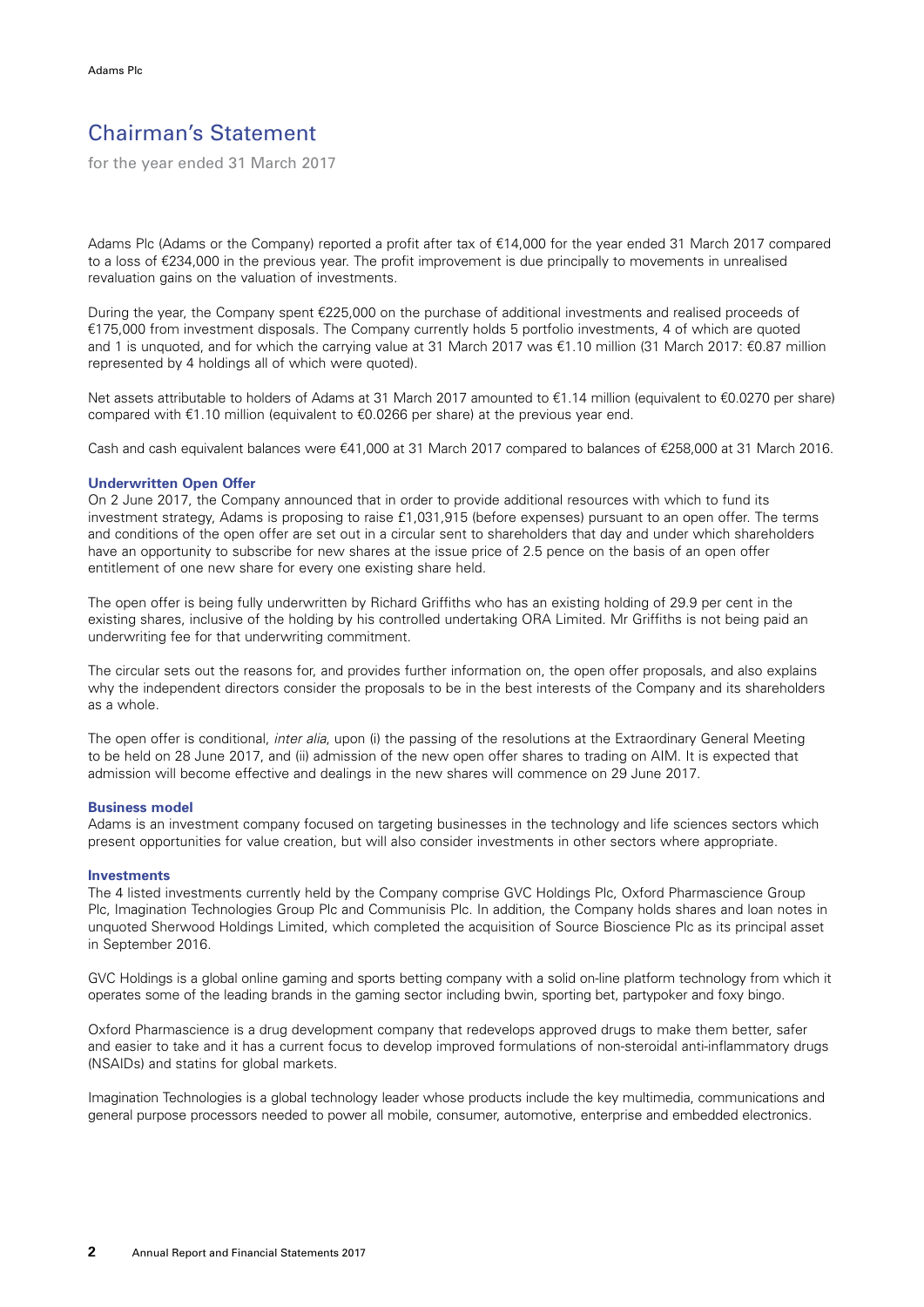Communisis is a leading provider of outsourced digital asset management and personalised customer communication services.

Source Bioscience is an international provider of state of the art laboratory services and products and has an expertise in clinical diagnostics, genomics, proteomics, drug discovery & development research and analytical testing services.

Following the 31 March 2017 year end, the Company disposed of 10,000 shares in GVC Holdings for a cash consideration of  $€84,880$  (£72,077).

### **Outlook**

Risks of a political or systemic crisis on a fragile global economy are expected to persist and will include the impact of Brexit as this continues to unfold. Despite resultant challenging market conditions, the Adams directors are confident in the underlying fundamentals, technologies and potential for growth at the companies within our investment portfolio.

The Board will continue to maintain a highly selective investment approach in these uncertain and challenging markets and remains committed to delivering additional value for our shareholders whilst running a low cost base.

Michael Bretherton **Chairman** 20 June 2017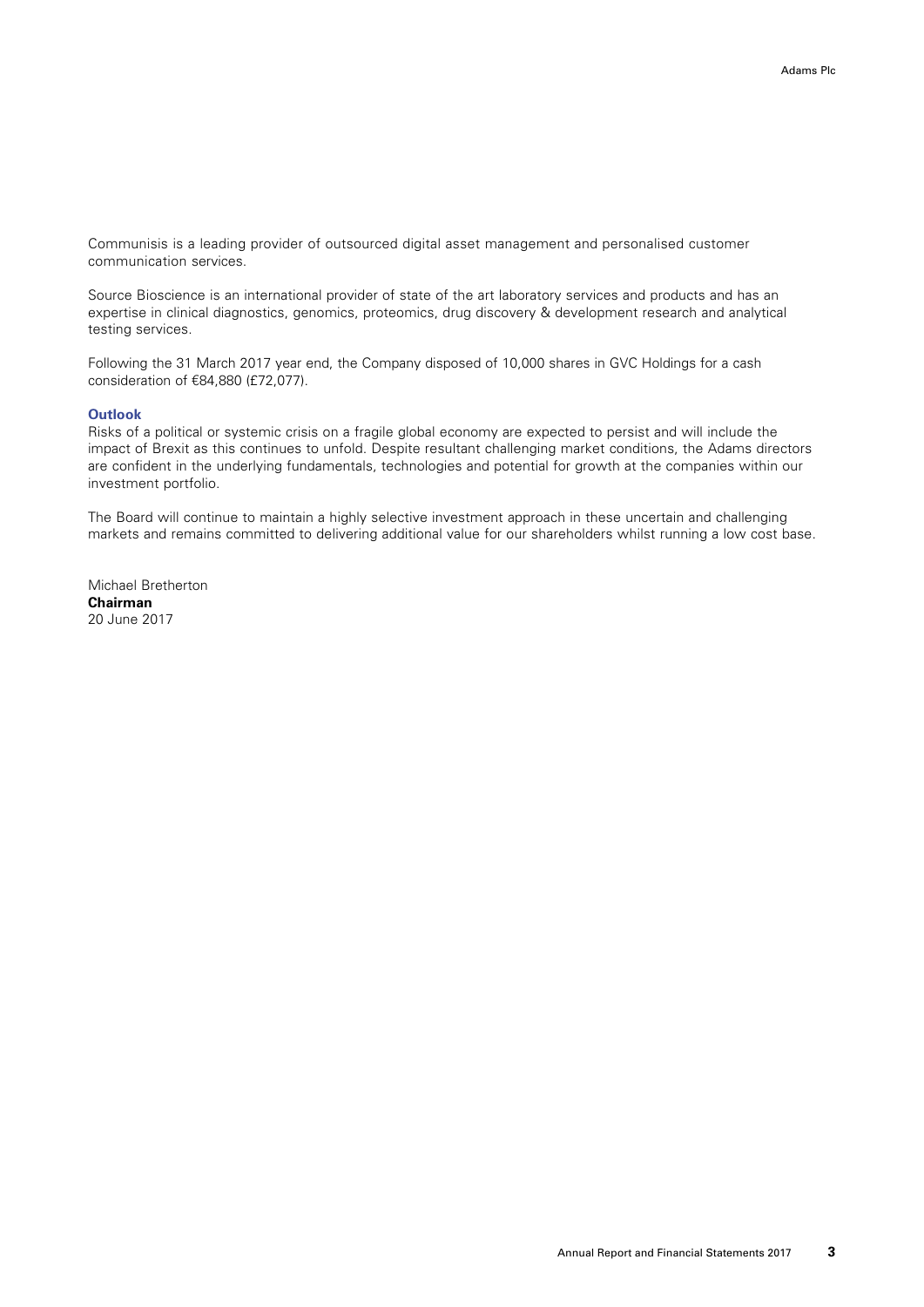# Strategic Report

for the year ended 31 March 2017

The Directors present their Strategic Report with the Financial Statements for Adams Plc ('Adams' or 'the Company') for the year ended 31 March 2017.

### **Principal activity and business model**

Adams is an investment holding and management company whose principal activity is investment in businesses which present opportunities for value creation.

The Company has a strategy to focus on investment opportunities in the biotechnology and wider technology sectors mainly in the UK or Europe. In particular, the Company intends to target opportunities in undervalued or pre-commercialisation technologies that have at least one of four key components: a strong management team; an innovative product proposal; revenue enhancing or cost saving capabilities; and high growth potential.

The Company may invest by way of purchasing shares in both quoted and unquoted companies, or by the acquisition of assets, (including intellectual property), of a relevant business, or by entering into partnerships or joint venture arrangements. Such investments may result in the Company acquiring the whole or part of a company or project (which may be pre-revenue), and such investments may constitute a minority or majority stake of up to 100 per cent in the company or project in question. The Company will not have a separate investment manager.

The Company may be either an active or passive investor depending on the nature of the individual investments. The Board will place no minimum or maximum limit on the length of time that any investment may be held.

#### **Review of the business**

A review of the Company's performance and future prospects is included in the Chairman's Statement on pages 2 to 3.

#### **Key performance indicators**

Key Company performance indicators are set out below:

|                                                   | 31 March 2017 | 31 March 2016 |
|---------------------------------------------------|---------------|---------------|
| Net assets $(E'000)$                              | 1.114         | 1.100         |
| Net asset value per share $(E)$                   | 0.0270        | 0.0266        |
| Profit/(loss) after tax $(E'000)$                 | 14            | (234)         |
| Cash and short-term deposits with banks $(E'000)$ | 41            | 258           |

#### **Profit and loss**

The profit after tax for the year ended 31 March 2017 was  $£14,000$  compared to a loss of  $£234,000$  in the previous year. The profit improvement is due principally to movements in unrealised revaluation gains on the valuation of investments.

The Company continued to run a low cost base with administrative costs of  $E174,000$  versus  $E219,000$  for the previous year.

#### **Balance Sheet**

Net assets at 31 March 2017 amounted to  $\epsilon$ 1.14 million compared with  $\epsilon$ 1.10 million at 31 March 2016.

The carrying value of investments at 31 March 2017 was  $£1.10$  million represented by 5 investment holdings (31 March 2016: €0.87 million represented by 4 holdings).

Cash and cash equivalent balances were €41,000 at 31 March 2017 compared to balances of €258,000 at 31 March 2016.

# **Cash flow**

The Company's overall cash and cash equivalent balances reduced by  $E217,000$  during the year. This reduction mainly reflects  $\epsilon$ 225,000 spent on the purchase of additional investments together with  $\epsilon$ 174,000 spent on overhead costs, partially offset by proceeds of €175,000 received on investment disposals and other net operating cash and working capital inflows of  $E$ 7,000.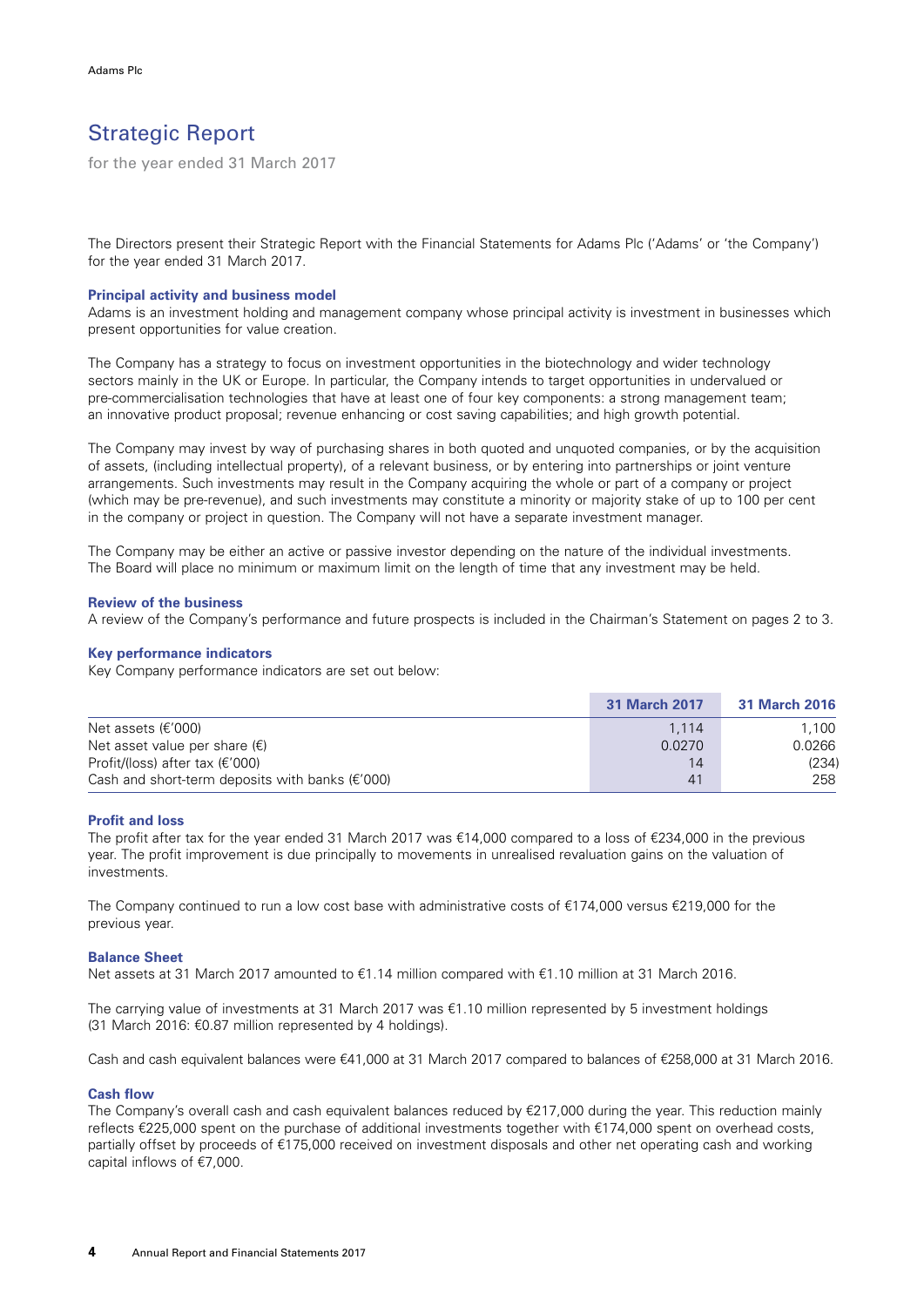### **Directors and employees**

The Company has 3 employees, all of whom are male and Directors of the Company. The profile of the Directors and their remuneration is detailed in the Directors' Report on pages 6 and 7.

#### **Risk review**

The Company's risk management objectives and exposure to various risks are detailed in Note 3.

The main risks arising from the Company's operations are market risk, credit risk and liquidity risk. The Directors review and agree policies for managing risk at least annually.

# **Market risk**

# Price risk

The Company is exposed to market price risk in respect of its investments. The Company mitigates this risk by having established investment appraisal processes and asset monitoring procedures which are subject to overall review by the Board.

#### Interest rate risk

The Company has no external financing facility, therefore, its interest rate risk is limited to the level of interest received on its cash surpluses and loan investments. Interest rate risk on cash, cash equivalents and short-term deposits is partially mitigated by using an element of fixed-rate accounts and short-term deposits.

# **Credit risk**

The Company's principal financial assets are its investments, its bank balances and cash held on deposit with institutions. The Company seeks to reduce the credit risk associated with cash by only holding cash with institutions that have good credit ratings. The credit risk associated with investments is considered to be minimal.

#### **Liquidity risk**

The Company seeks to manage liquidity by ensuring sufficient funds are available to meet foreseeable needs and to invest cash assets safely and profitably. The Company had cash, cash equivalents and short-term deposit balances of €0.04 million as at 31 March 2017 (2016: €0.26 million).

In order to minimise risk to the Company's capital, funds are invested across a number of financial institutions with strong credit ratings. Cash forecasts are updated regularly to ensure that there is sufficient cash available for foreseeable requirements. The Directors are satisfied that the current cash balances, together with the liquidity afforded by a number of its quoted equity investments and the low running cost base of the Company, ensures that the going concern assumption remains valid.

#### **External risks**

The key external risks identified by the Company during the financial year continue to be the adverse global economic conditions in certain markets. These have the potential to impact the markets in which the Company operates, both in terms of investment valuations and the risk for the operations and the growth of the operations of the businesses in which the Company invests. Key factors include the UK's decision to leave the EU and Donald Trump's victory in the US, together with risk in many countries of a mood of economic malaise that has contributed to anti-establishment, populist politics and a backlash against globalisation.

#### **Future developments**

The Board remains committed to delivering additional value for our shareholders and will continue to maintain a rigorous and highly selective investment approach with a view to exploiting opportunities as they emerge.

Approved on behalf of the Board

A Mitchell **Non-executive director** 20 June 2017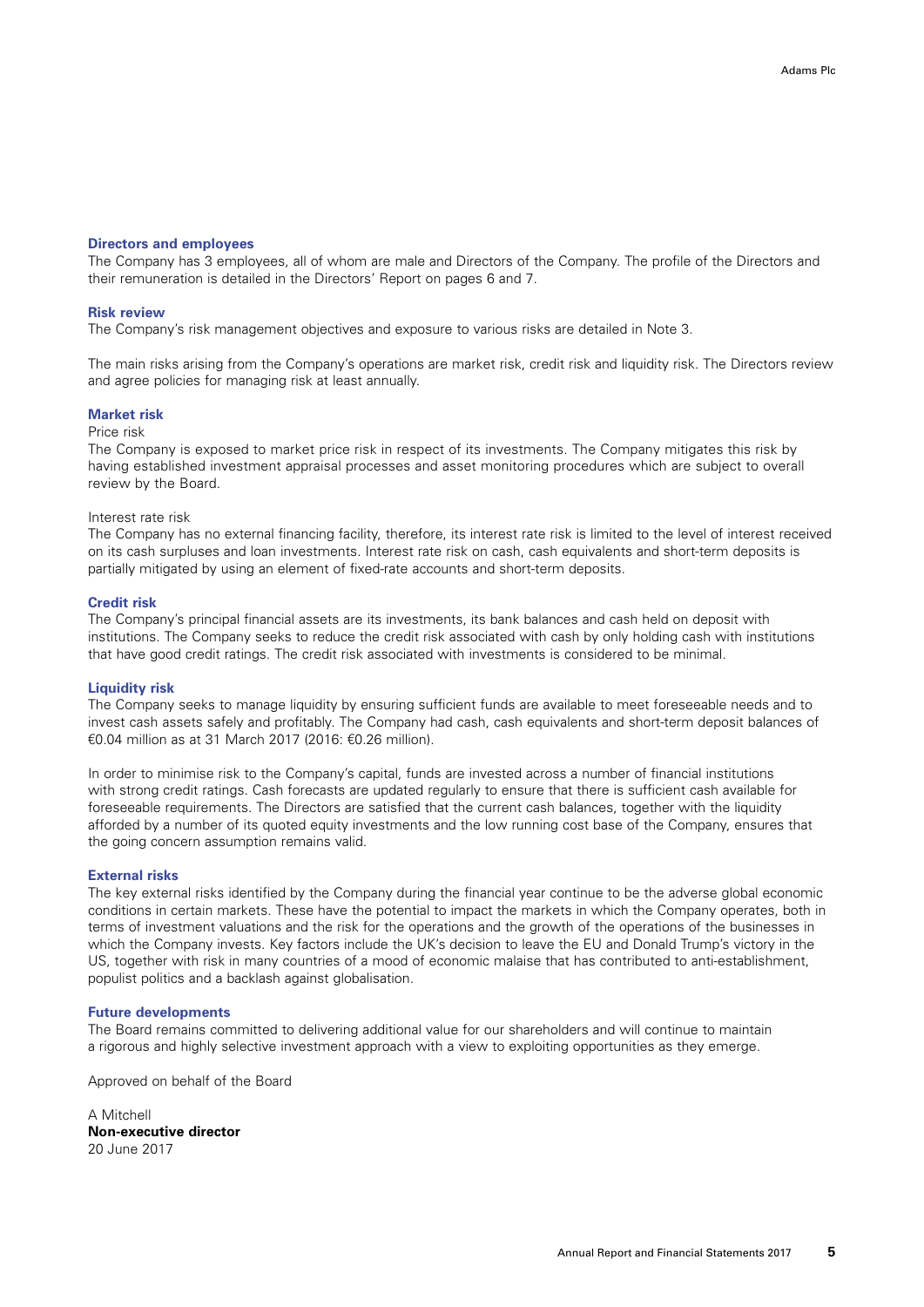# Directors' Report

for the year ended 31 March 2017

The Directors present their report and financial statements for the year ended 31 March 2017.

### **Principal activities**

The Company is an investing company and was incorporated in the Isle of Man as a public company limited by shares under the Laws of the Isle of Man with registered number 004145V.

### **Results and dividends**

The results for the year are set out on page 10. There were no dividends proposed or paid in the current or prior year.

#### **Share Capital and funding**

Full details of the Company's share capital and movements are given in note 14 of the financial statements.

#### **Secretary**

The Secretary of the Company holding office for the year ended 31 March 2017 was Philip Scales.

### **Directors**

The following Directors have held office since 1 April 2016:

M A Bretherton N Woolard A R J Mitchell

# **Profile of the Directors**

#### **Michael Bretherton BA, ACA (Chairman)**

Michael was appointed as a non-executive Director in May 2015 and subsequently took on the role of Chairman in September 2015. He is also Chairman of Sarossa Plc which invests in technology companies and is a director of Cronin Group Plc, which is undertaking the digitization of chemical space and ORA Limited, which provides investment capital for early stage technology companies. In addition, Michael has been a director of six other AIM quoted companies during the last five years, including Nanoco Group Plc, Ceres Power Holdings Plc, Tissue Regenix Group Plc and Oxford Pharmascience Group Plc. He has a degree in Economics from Leeds University and is a member of the Institute of Chartered Accountants in England and Wales. His early career included working as an accountant and manager with PriceWaterhouse for Seven years in London and the Middle East, followed by finance roles at the Plessey Company Plc, Bridgend Group Plc, Mapeley Limited and Lionhead Studios Limited.

# **Nicholas Woolard ACIB, MCSI (Non-executive director)**

Nicholas Woolard is a finance industry professional with broad offshore experience focused latterly on compliance, having been a Group Compliance Officer for four years in CSP/TSP, fund administration, fund management and stockbroking businesses before being appointed to various non-executive positions. Currently Mr Woolard is the practice and compliance manager of one of the largest Isle of Man law firms and is also a non-executive director of one private company.

### **Andrew Mitchell BM, MD, FRCP, FACC, FESC (Non-executive director)**

Dr Andrew Mitchell is Consultant Cardiologist at Jersey General Hospital and Honorary Consultant at Oxford University Hospitals. Dr Mitchell has published over 160 clinical papers, book chapters and abstracts on areas of clinical cardiology focusing on novel digital health and life science technologies. In addition to his clinical and research work, Dr Mitchell is the founding director of an innovative heart screening company and he also acts as an advisor to digital health start-up companies.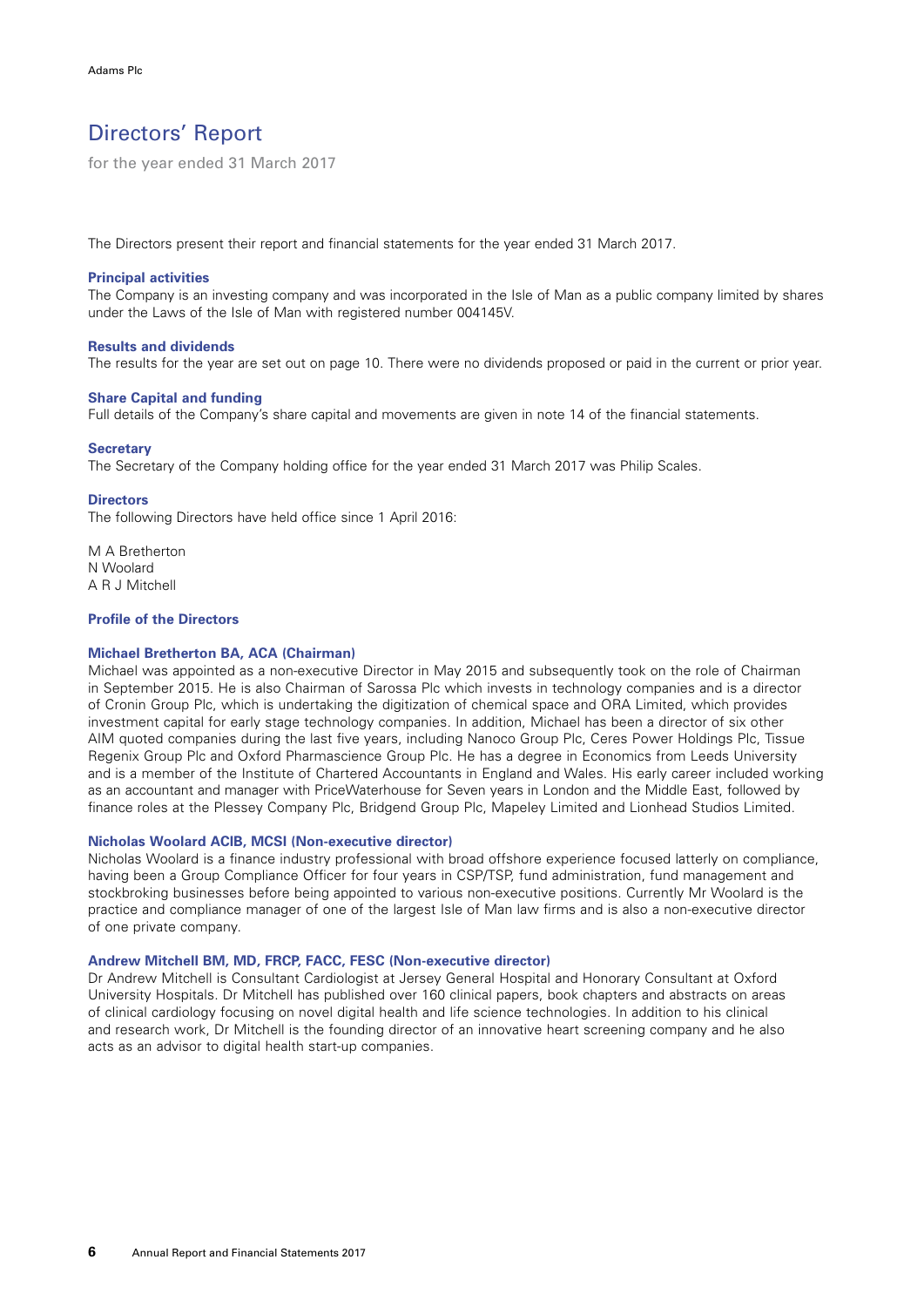#### **Directors' remuneration**

Details of the Directors' fees are shown below.

|                | <b>Year ended</b><br>31 March 2017<br>€ $'000$ | <b>Year ended</b><br><b>31 March 2016</b><br>€'000 |
|----------------|------------------------------------------------|----------------------------------------------------|
| M A Bretherton | 17                                             | 17                                                 |
| N J Woolard    | 21                                             | 22                                                 |
| A R J Mitchell | 17                                             | 14                                                 |
| N C P Nelson   |                                                | 17                                                 |
|                | 55                                             | 70                                                 |

# **Directors' interests**

As at 31 March 2017 Mr Woolard and Mr Mitchell did not hold any interest in the Company's shares. Mr Bretherton does not hold a direct interest in the Company's shares but he is a 5 per cent (2016: 5 per cent) shareholder in ORA Limited, which in turn owns 23.4 per cent (2016: 23.4 per cent) of the Company.

#### **Creditor payment policy**

The Company's policy is to pay creditors within the agreed terms which are generally no more than 30 days.

#### **Financial instruments**

The Company has not entered into any financial instruments to hedge against interest rate or exchange rate risk.

#### **Auditors**

Our auditors, Jeffreys Henry LLP, being eligible, have expressed their willingness to continue in office in accordance with Section 12(2) of the Isle of Man Companies Act 1982.

#### **Corporate governance**

The Company is not required to and does not comply with the UK Corporate Governance Code. However, the Directors recognise the importance of sound corporate governance and observe the principles of the UK Corporate Governance Code 2014, to the extent that they consider them appropriate for the Company's size.

#### **Events after the reporting period**

Following the 31 March 2017 year end, the Company disposed of 10,000 shares in GVC Holdings Plc for a cash consideration of  $€84,880$  (£72,077).

#### **Going concern**

At 31 March 2017, the Company had  $\epsilon$ 0.04 million (2016:  $\epsilon$ 0.26 million) of cash, cash equivalents and short-term deposits available to it. The Directors have considered their obligation in relation to the assessment of the going concern of the Company and have reviewed the current budget cash forecasts and assumptions as well as the main risk factors facing the Company.

After due enquiry, the Directors consider that the Company has adequate resources to continue in operational existence for the foreseeable future. Accordingly, they continue to adopt the going concern basis in preparing the financial statements.

#### **Indemnity of officers**

The Company has Directors' and Officers' Insurance to cover against legal action brought against its Directors and officers.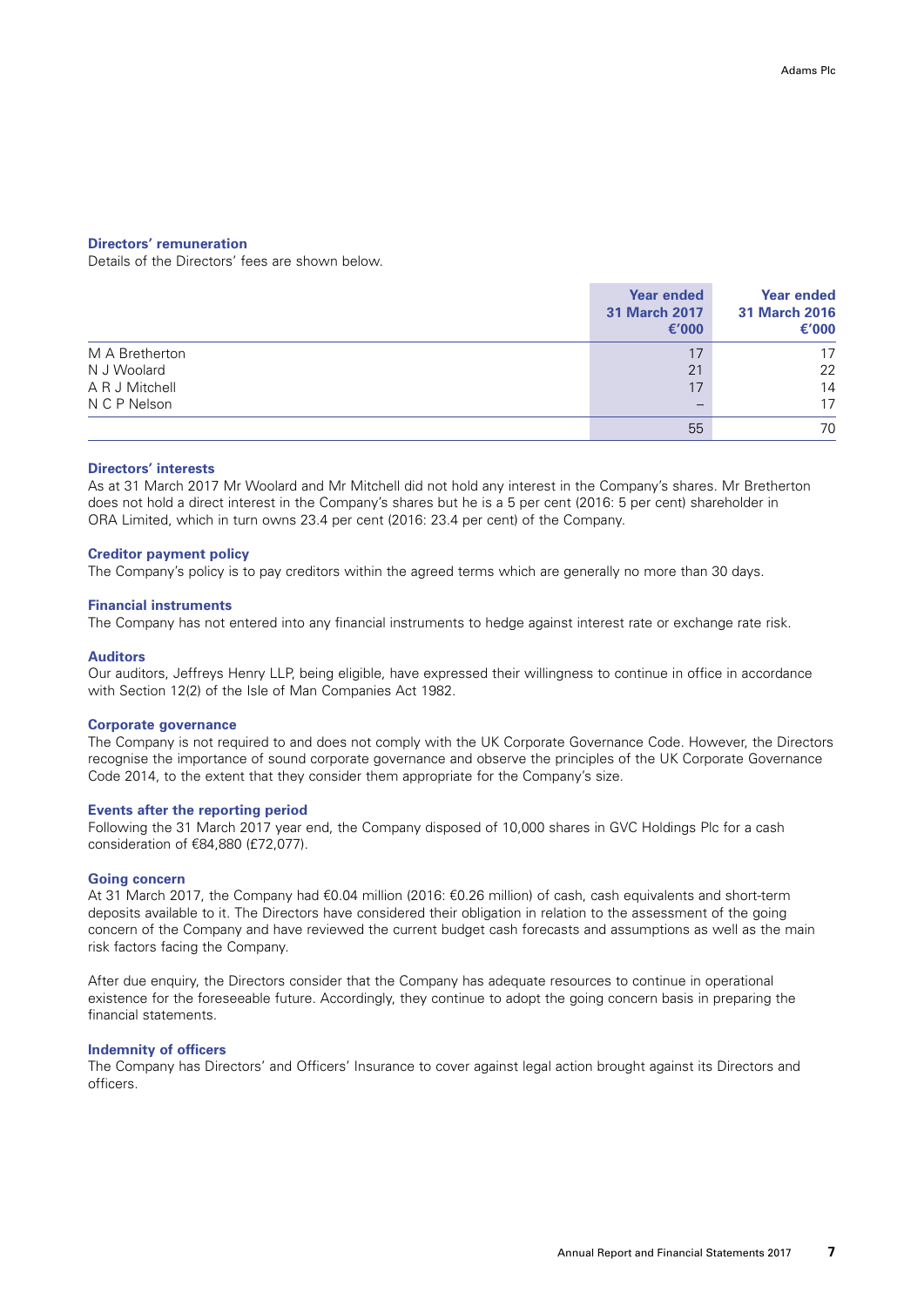# Directors' Report (continued)

for the year ended 31 March 2017

# **Substantial Shareholdings**

No single person directly or indirectly, individually or collectively, exercises control over the Company. The Directors are aware of the following persons, who had an interest in 3 per cent or more of the issued ordinary share capital of the Company as at 16 June 2017:

|           | • Stephen James                                  | 8.6 per cent  |
|-----------|--------------------------------------------------|---------------|
| $\bullet$ | <b>Robert Quested</b>                            | 18.8 per cent |
|           | • David Richardson                               | 19.4 per cent |
|           | • Lombard Odier Asset Management                 | 19.7 per cent |
|           | • Richard Griffiths and controlled undertakings* | 29.9 per cent |

\*Inclusive of ORA Limited's holding of 23.4 per cent holding in the Company.

# **Annual General Meeting**

There is at the back of this document a Notice convening an Annual General Meeting ("AGM") of the Company to be held at IOMA House, Hope Street, Douglas, Isle of Man, IM1 1AP on 8 September 2017 and a form of proxy for use at the meeting is also enclosed. The business of the AGM is set out in that notice.

# **Statement of Directors' responsibilities**

The Directors are responsible for preparing the Directors' Report and the financial statements in accordance with applicable law and regulations.

The Directors have elected to prepare the financial statements in accordance with International Financial Reporting Standards (IFRS) as adopted for use in the European Union. The financial statements are required to give a true and fair view of the state of affairs of the Company and of the profit or loss of the Company for that period. In preparing these financial statements, the Directors are required to:

- select suitable accounting policies and then apply them consistently;
- make judgements and accounting estimates that are reasonable and prudent;
- state whether the Company financial statements have been prepared in accordance with IFRS as adopted by the European Union subject to any material departures disclosed and explained in the Financial Statements;
- prepare the financial statements on the going concern basis unless it is inappropriate to presume that the Company will continue in business.

The Directors are responsible for keeping proper accounting records that are sufficient to show and explain the Company's transactions and disclose with reasonable accuracy at any time the financial position of the Company. They are also responsible for safeguarding the assets of the Company and hence for taking reasonable steps for the prevention and detection of fraud and other irregularities.

The Directors are responsible for the maintenance and integrity of the corporate and financial information included on the Company's website. Legislation governing the preparation and dissemination of financial statements may differ from one jurisdiction to another.

# **Statement of disclosure to auditors**

- So far as the Directors are aware, there is no relevant audit information of which the Company's auditors are unaware; and
- each Director has taken all the steps that he ought to have taken as Director in order to make himself aware of any relevant audit information and to establish that the Company's auditors are aware of that information.

The Directors' Report was approved by the Board on 20 June 2017 and signed on its behalf by:

A Mitchell **Non-executive director** 20 June 2017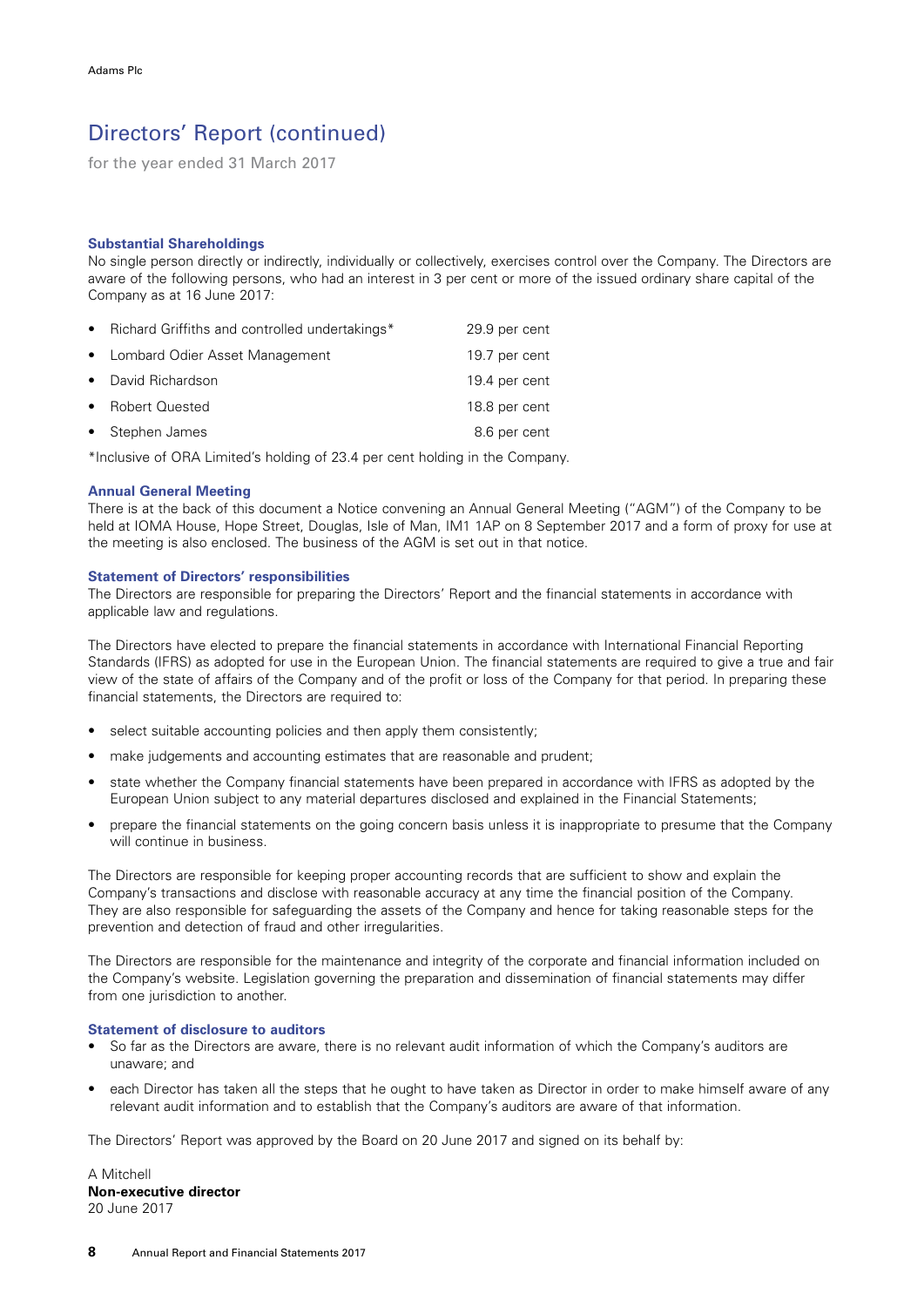# Independent Auditors' Report

to the members of Adams Plc

We have audited the financial statements of Adams Plc for the year ended 31 March 2017, which comprise the statement of comprehensive income, statement of financial position, statement of changes in equity, statement of cash flows and related notes on pages 10 to 24. The financial reporting framework that has been applied in their preparation is applicable law and International Financial Reporting Standards (IFRSs) as adopted by the European Union.

This report is made solely to the Company's members, as a body. Our audit work has been undertaken so that we might state to the Company's members those matters we are required to state to them in an auditors' report and for no other purpose. To the fullest extent permitted by law, we do not accept or assume responsibility to anyone other than the Company and the Company's members as a body, for our audit work, for this report, or for the opinions we have formed.

#### **Respective responsibilities of directors and auditors**

As explained more fully in the Statement of Directors' responsibilities set out on page 8, the Directors are responsible for the preparation of the financial statements and for being satisfied that they give a true and fair view. Our responsibility is to audit and express an opinion on the financial statements in accordance with applicable law and International Standards on Auditing (UK and Ireland). Those standards require us to comply with the Auditing Practices Board's (APB's) Ethical Standards for Auditors.

#### **Scope of the audit of the financial statements**

An audit involves obtaining evidence about the amounts and disclosures in the financial statements sufficient to give reasonable assurance that the financial statements are free from material misstatement, whether caused by fraud or error. This includes an assessment of: whether the accounting policies are appropriate to the Company's circumstances and have been consistently applied and adequately disclosed; the reasonableness of significant accounting estimates made by the Directors; and the overall presentation of the financial statements. In addition, we read all the financial and non-financial information in the Directors' Report and Strategic Report and Chairman's Statement to identify material inconsistencies with the audited financial statements and to identify any information that is apparently materially incorrect based on, or materially inconsistent with, the knowledge acquired by us in the course of performing the audit. If we become aware of any apparent material misstatements or inconsistencies we consider the implications for our report.

#### **Opinion on financial statements**

In our opinion the financial statements:

- give a true and fair view of the state of the Company's affairs as at 31 March 2017 and of its gain for the year then ended;
- have been properly prepared in accordance with IFRSs as adopted by the European Union;
- have been properly prepared in accordance with Companies Act 2006.

#### **Matters on which we are required to report by exception**

We have nothing to report in respect of the following matters where the Companies Act 2006 requires us to report to you if, in our opinion:

- proper books of accounts have not been kept by the Company and that proper returns adequate for our audit have not been received from branches not visited by us; or
- the financial statements are not in agreement with the books of account and returns; or
- we have not received all the information and explanations which to the best or our knowledge and belief, are necessary for the purpose of our audit; or
- certain disclosures of Directors' loans and remuneration specified by law have not been complied with.

#### **Jonathan Isaacs (Senior Statutory Auditor) for and on behalf of Jeffreys Henry LLP**

*Chartered Accountants* **Finsgate** 5-7 Cranwood Street London EC1V 9EE 20 June 2017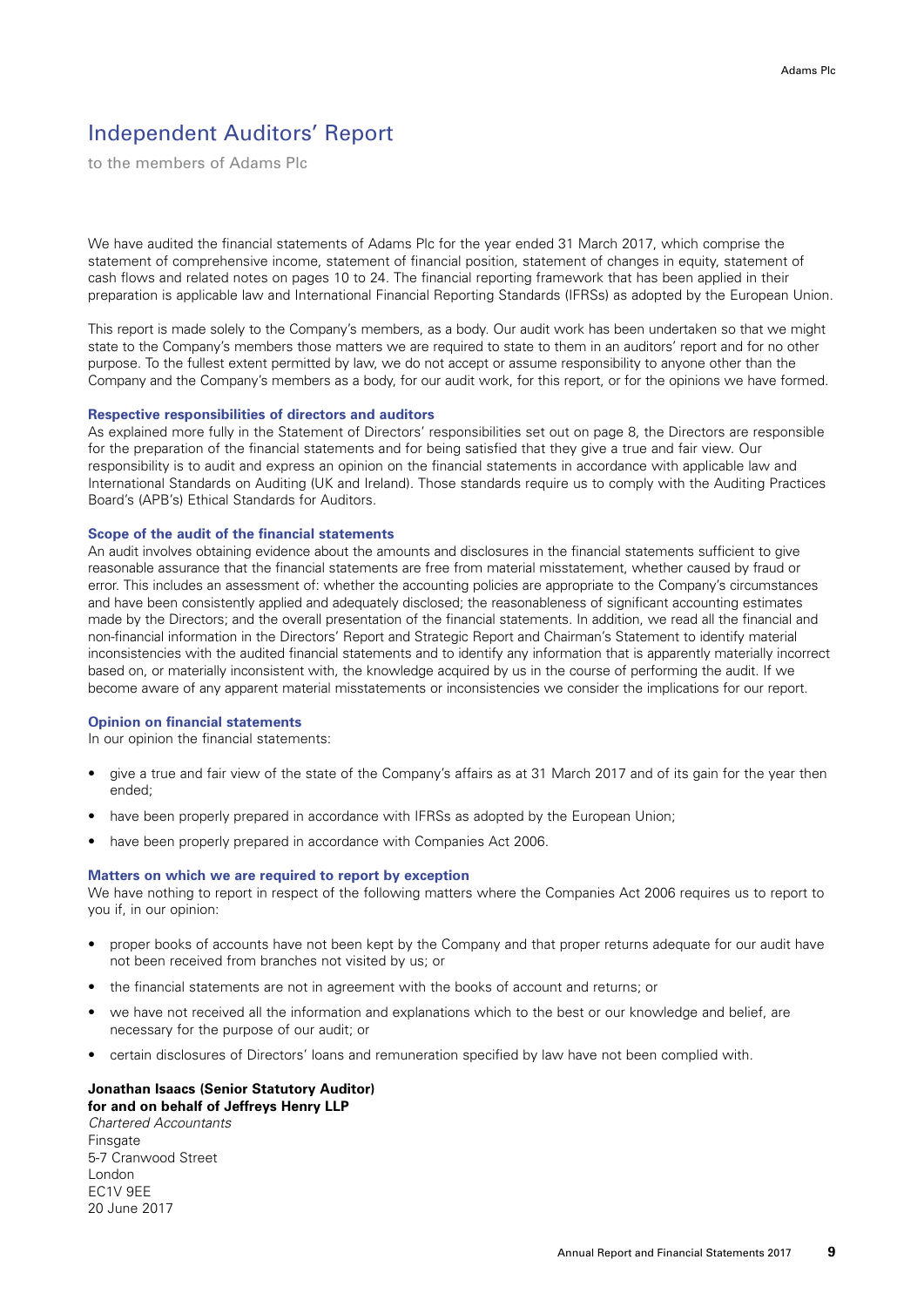# Statement of Comprehensive Income

for the year ended 31 March 2017

|                                                      |              | <b>Year ended</b><br>31 Mar 2017 | <b>Year ended</b><br>31 Mar 2016 |
|------------------------------------------------------|--------------|----------------------------------|----------------------------------|
|                                                      | <b>Notes</b> | €'000                            | € $'000$                         |
| Gain on investments                                  | 5            | 180                              | 30                               |
| Dividend income                                      |              | 17                               |                                  |
| Investment return                                    |              | 197                              | 30                               |
| <b>Expenses</b>                                      |              |                                  |                                  |
| Net foreign exchange loss                            |              | (15)                             | (45)                             |
| Administrative expenses                              | 8            | (174)                            | (219)                            |
| <b>Operating profit/(loss)</b>                       |              | 8                                | (234)                            |
| Interest income                                      |              | 6                                |                                  |
| Profit/(loss) on ordinary activities before taxation |              | 14                               | (234)                            |
| Tax on profit/(loss) on ordinary activities          | 9            |                                  |                                  |
| Profit/(loss) for the year                           |              | 14                               | (234)                            |
| Total comprehensive profit/(loss) for the year       |              | 14                               | (234)                            |
| Basic and diluted profit/(loss) per share            | 10           | 0.03c                            | (0.7)c                           |

Since there are no other items of comprehensive profit or loss, the profit for the year is the same as the total comprehensive profit for the year attributable to the owners of the Company.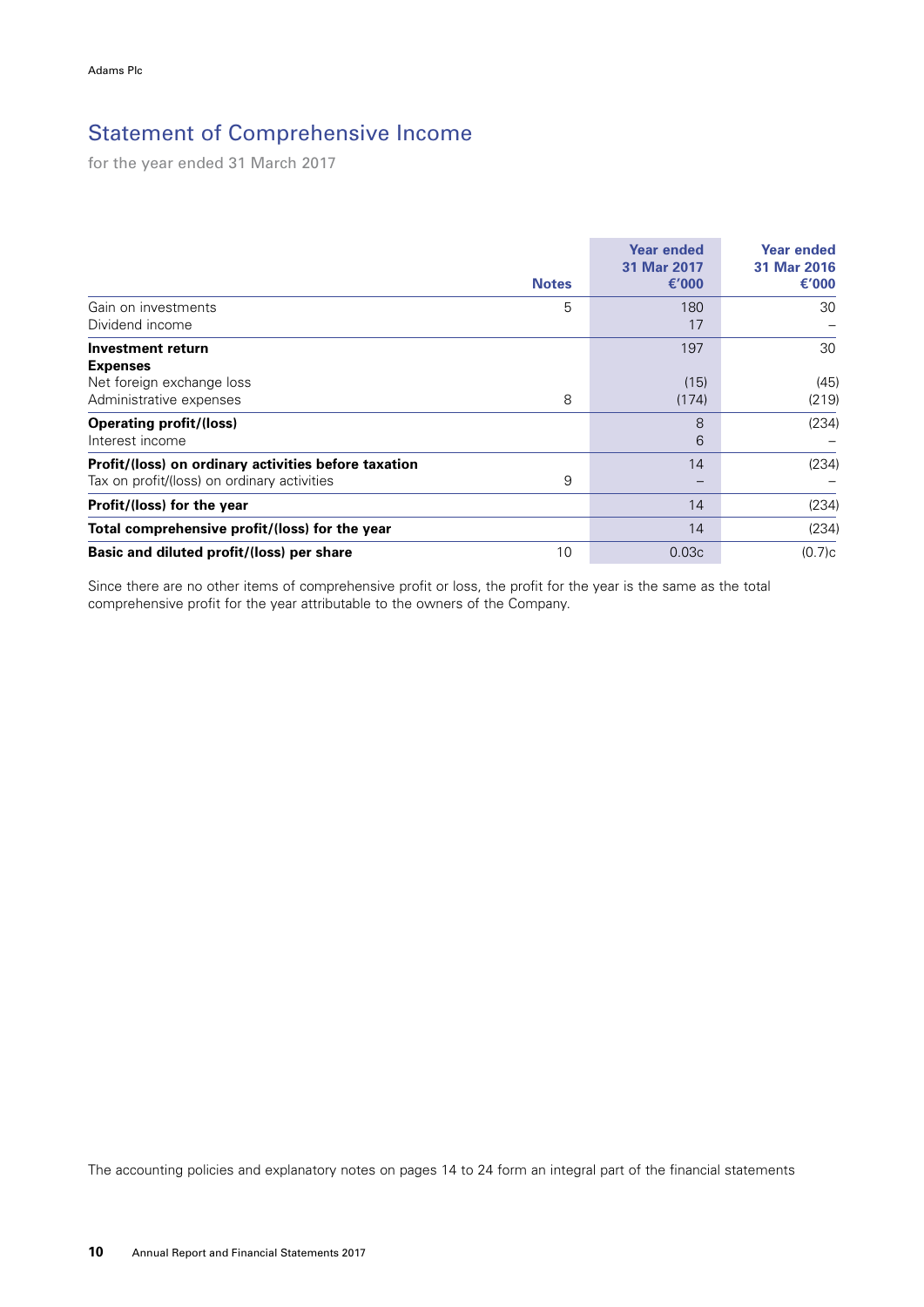# Statement of Financial Position

as at 31 March 2017

|                                 | <b>Notes</b> | <b>31 March 2017</b><br>€ $'000$ | <b>31 March 2016</b><br>€ $'000$ |
|---------------------------------|--------------|----------------------------------|----------------------------------|
|                                 |              |                                  |                                  |
| <b>Assets</b>                   |              |                                  |                                  |
| <b>Non-current assets</b>       |              |                                  |                                  |
| Investments                     | 11           | 1,101                            | 871                              |
| <b>Current assets</b>           |              |                                  |                                  |
| Trade and other receivables     | 12           | 2                                | 3                                |
| Cash and cash equivalents       | 11           | 41                               | 258                              |
| Current assets                  |              | 43                               | 261                              |
| <b>Total assets</b>             |              | 1,144                            | 1,132                            |
| <b>Liabilities</b>              |              |                                  |                                  |
| <b>Current liabilities</b>      |              |                                  |                                  |
| Trade and other payables        | 13           | (30)                             | (32)                             |
| <b>Total liabilities</b>        |              | (30)                             | (32)                             |
| <b>Net current assets</b>       |              | 13                               | 229                              |
| <b>Net assets</b>               |              | 1,114                            | 1,100                            |
| <b>Equity</b>                   |              |                                  |                                  |
| Called up share capital         | 14           | 413                              | 413                              |
| Share premium                   | 14           | 1,116                            | 1,116                            |
| Accumulated losses              |              | (415)                            | (429)                            |
| <b>Total shareholder equity</b> |              | 1,114                            | 1,100                            |

The financial statements were approved and authorised for issue by the Board on 20 June 2017 and signed on its behalf by:

Michael Bretherton Chairman

Company number – 004145V (Isle of Man)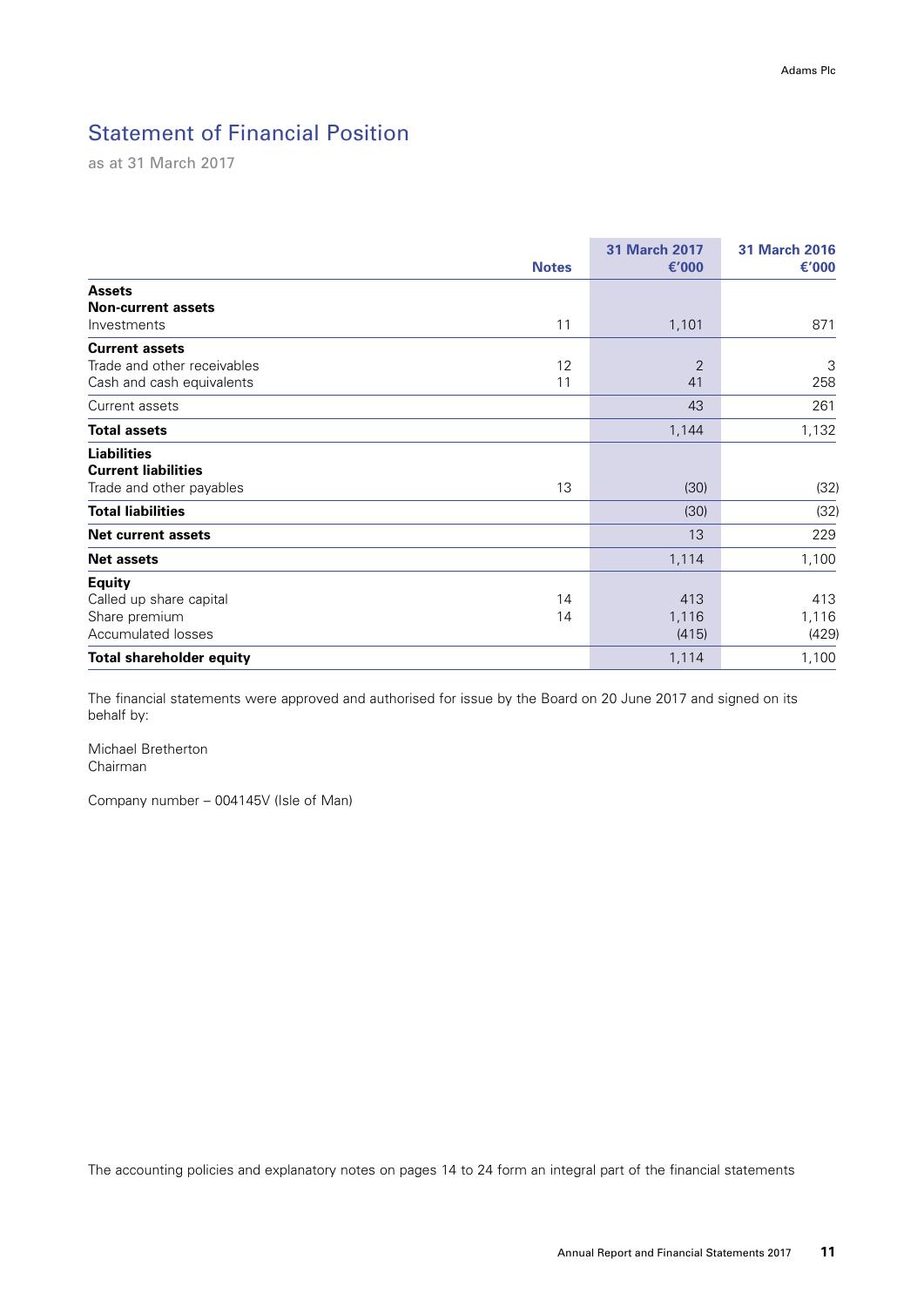# Statement of Changes in Equity

for the year ended 31 March 2017

|                            | <b>Share</b><br><b>Capital</b><br>€'000 | <b>Share</b><br><b>Premium</b><br>€'000 | <b>Accumulated</b><br><b>Losses</b><br>€'000 | <b>Total</b><br>€'000 |
|----------------------------|-----------------------------------------|-----------------------------------------|----------------------------------------------|-----------------------|
| At 1 April 2015            | 231                                     | 214                                     | (195)                                        | 250                   |
| <b>Changes in equity</b>   |                                         |                                         |                                              |                       |
| Issue of shares            | 182                                     | 902                                     |                                              | 1,084                 |
| Total comprehensive loss   |                                         |                                         | (234)                                        | (234)                 |
| At 31 March 2016           | 413                                     | 1,116                                   | (429)                                        | 1,110                 |
| <b>Changes in equity</b>   |                                         |                                         |                                              |                       |
| Total comprehensive profit |                                         |                                         | 14                                           | 14                    |
| At 31 March 2017           | 413                                     | 1,116                                   | (415)                                        | 1,114                 |

Share capital is the amount subscribed for shares at nominal value.

Share premium represents the excess of the amount subscribed for share capital over the nominal value of the shares net of share issue expenses.

Accumulated losses represent the cumulative losses of the Company attributable to equity shareholders.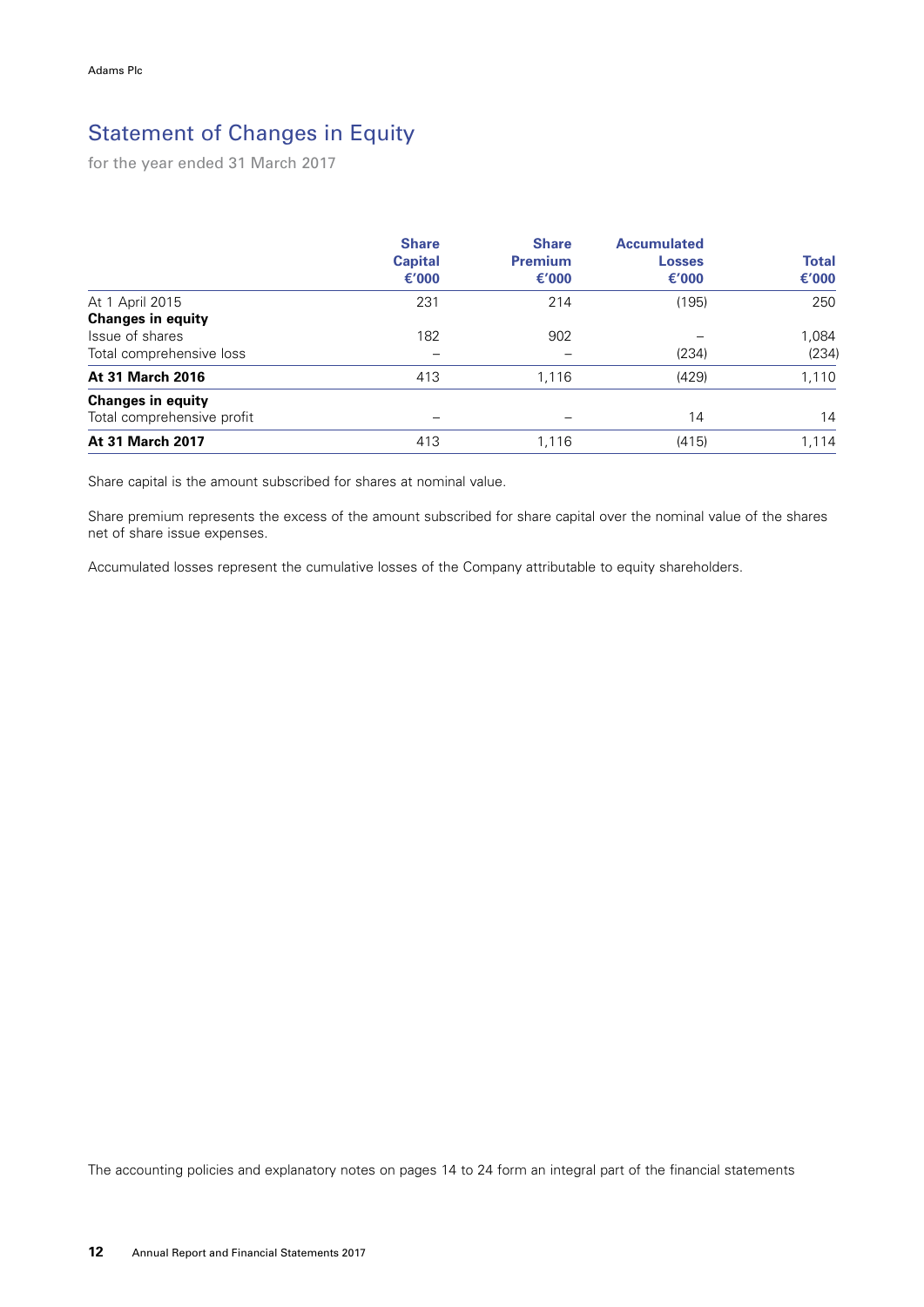# Statement of Cash Flows

for the year ended 31 March 2017

|                                                      | <b>Notes</b> | <b>Year ended</b><br>31 March 2017<br>€'000 | <b>Year ended</b><br><b>31 March 2016</b><br>€'000 |
|------------------------------------------------------|--------------|---------------------------------------------|----------------------------------------------------|
| Profit/(loss) for the year                           |              | 14                                          | (234)                                              |
| Unrealised (gain)/loss on revaluation of investments | 5            | (166)                                       | 162                                                |
| Realised gain on disposal of investments             | 5            | (14)                                        | (192)                                              |
| Decrease in trade and other receivables              |              |                                             |                                                    |
| Decrease in trade and other payables                 |              | (2)                                         | (60)                                               |
| Net cash outflow from operating activities           |              | (167)                                       | (317)                                              |
| <b>Cash flows from investing activities</b>          |              |                                             |                                                    |
| Purchase of investments                              | 11           | (225)                                       | (1,024)                                            |
| Proceeds from disposals of investments               |              | 175                                         | 357                                                |
| Net cash used in investing activities                |              | (50)                                        | (667)                                              |
| <b>Cash flows from financing activities</b>          |              |                                             |                                                    |
| Issue of ordinary share capital                      | 14           |                                             | 182                                                |
| Premium on issue of share capital                    | 14           |                                             | 902                                                |
| Net cash generated from financing activities         |              |                                             | 1,084                                              |
| Net (decrease)/increase in cash and cash equivalents |              | (217)                                       | 100                                                |
| Cash and cash equivalents at beginning of year       |              | 258                                         | 158                                                |
| Cash and cash equivalents at end of year             | 11           | 41                                          | 258                                                |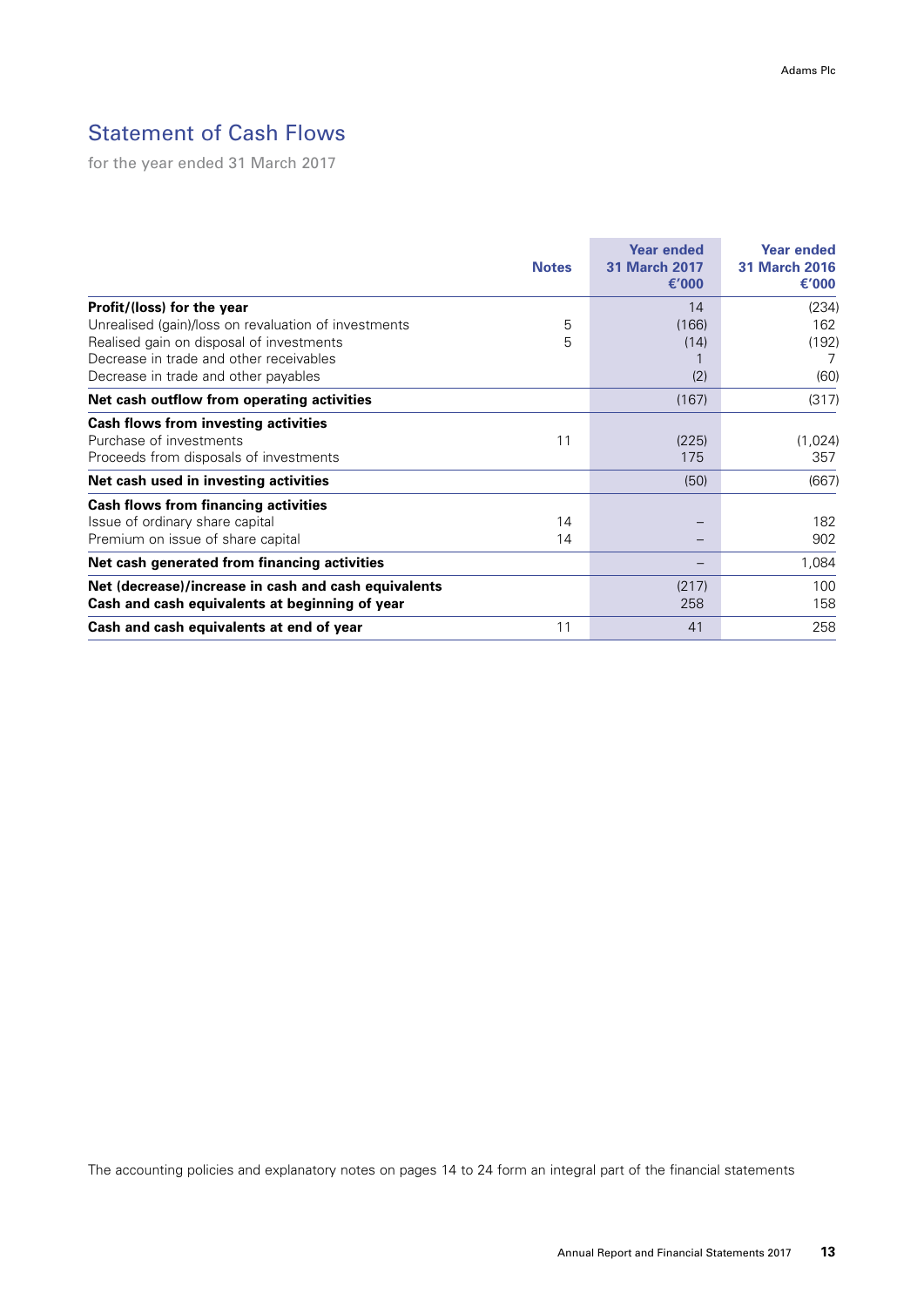# Notes to the Financial Statements

for the year ended 31 March 2017

# **1 General information**

Adams Plc is a company incorporated and domiciled in the Isle of Man. The address of the registered office is disclosed on the Directors, Officers and Advisers page at the inside front cover of the annual report. The principal activities of the Company are described in the Directors' Report and Strategic Report.

# **2 Summary of significant accounting policies**

The principal accounting policies applied in the preparation of these financial statements are set out below.

# **2.1 Basis of preparation**

The financial statements have been prepared in accordance with the Companies Act 2006 and International Financial Reporting Standards (IFRS). IFRS comprises of standards issued by the International Accounting Standards Board (IASB) and the interpretations issued by the International Financial Reporting Interpretations Committee (IFRIC) as adopted by the European Union (EU). The financial statements have been prepared on a going concern basis.

#### **Preparation of financial statements**

The preparation of financial statements in conformity with IFRS requires the use of certain critical accounting estimates. It also requires management to exercise its judgement in the process of applying the Company's accounting policies. The areas involving a higher degree of judgement or complexity, or areas where assumptions and estimates are significant to the financial statements are disclosed in Note 4.

# **Changes in accounting policies and disclosures**

The accounting policies adopted are consistent with those of the previous financial year. New standards and amendments to IFRS effective as for the financial reporting period have been reviewed by the Company and there has been no material impact on the financial statements as a result of these standards and amendments. The Company has not early adopted any amendment, standard or interpretation that has been issued but is not yet effective.

# **Standards issued but not yet effective**

There were a number of standards and interpretations which were in issue at 31 March 2017 but were not effective at 31 March 2017 and have not been adopted for these Financial Statements. The Directors have assessed the full impact of these accounting changes on the Company. To the extent that they may be applicable, the Directors have concluded that none of these pronouncements will cause material adjustments to the Company's Financial Statements. They may result in consequential changes to the accounting policies and other note disclosures. The new standards will not be early adopted by the Company and will be incorporated in the preparation of the Company Financial Statements from the effective dates noted below.

The new standards include:

| IAS 16 (Amendments)                                                            | Clarification of Acceptable Methods of Depreciation and Amortisation <sup>1</sup> |
|--------------------------------------------------------------------------------|-----------------------------------------------------------------------------------|
| IAS 38 (Amendments)                                                            | Clarification of Acceptable Methods of Depreciation and Amortisation <sup>1</sup> |
| IFRS 10, IFRS 12 and IAS 28                                                    | Investments Entities: Applying the Consolidation Exception <sup>1</sup>           |
| Standards issued but not yet effective include:                                |                                                                                   |
| IFRS 9                                                                         | Financial Instruments <sup>3</sup>                                                |
| IFRS 15                                                                        | Revenue from Contracts with Customers <sup>3</sup>                                |
| IFRS 16                                                                        | Leases <sup>4</sup>                                                               |
| <b>IAS 12</b>                                                                  | Recognition of deferred tax assets for unrealised losses <sup>2</sup>             |
| IAS <sub>7</sub>                                                               | Disclosure initiative <sup>2</sup>                                                |
| Clarifications to IFRS 15                                                      | Revenue from Contracts with Customers <sup>3</sup>                                |
| Amendments to IFRS 2                                                           | Classification and Measurement of Share-based Payment Transactions <sup>3</sup>   |
| Improvements to IFRSs                                                          | Annual Improvements 2014-2016 Cycle <sup>3,4</sup>                                |
| <sup>1</sup> Effective for annual periods beginning on or after 1 January 2016 |                                                                                   |

2 Effective for annual periods beginning on or after 1 January 2017

3 Effective for annual periods beginning on or after 1 January 2018

4 Effective for annual periods beginning on or after 1 January 2019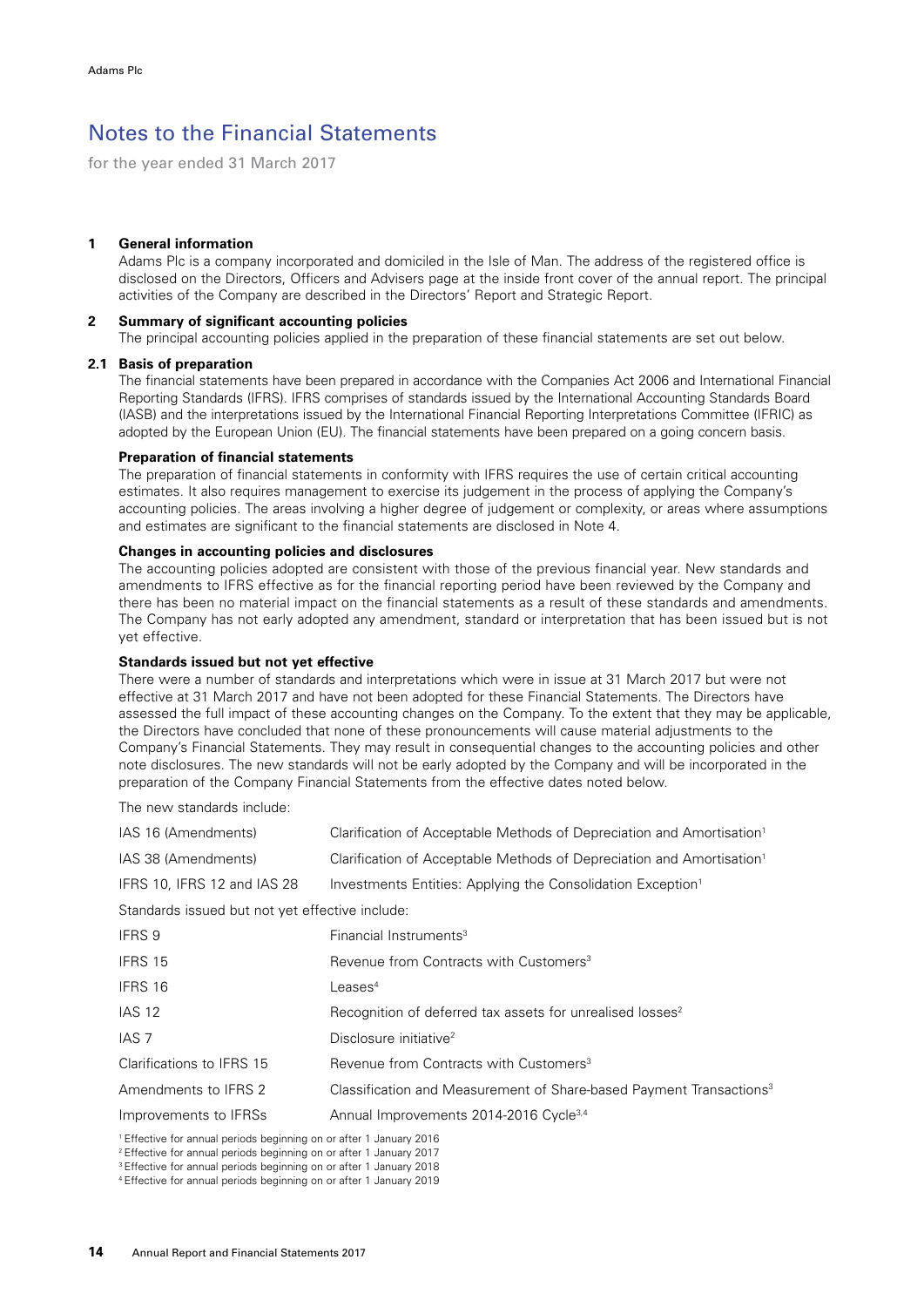# **2.2 Expenditure**

Expenditure is recognised in respect of goods and services received when supplied in accordance with contractual terms. Provision is made when an obligation exists for a future liability in respect of a past event and where the amount of the obligation can be reliably estimated.

#### **2.3 Exceptional items**

Exceptional items are material items which derive from transactions or events and are disclosed separately when such presentation is relevant to the Company's financial position and performance.

# **2.4 Income**

Income is measured at the fair value of the consideration received or receivable in the normal course of business, net of discounts, VAT and other sales related taxes. The Company recognises income when the amount of income can be reliably measured and when it is probable that the future economic benefits will flow into the Company.

#### (i) Investment return

Investment return represents the sum of realised gains and losses on the disposal of investment assets and the unrealised gains and losses on the revaluation of these, together with any related investment income received and receivable.

Realised gains and losses on the disposal of investments is the difference between the fair value of the consideration received less any directly attributable costs on the sale and the fair value of the investments at the start of the accounting period or acquisition date if later.

Unrealised gains and losses on the revaluation of investments is the movement in carrying value of investments between the start of the accounting period or acquisition date if later and the end of the accounting period.

Dividends from investments are recognised when the shareholders' rights to receive payment have been established.

(ii) Interest income

Interest income is recognised as interest accrues using the effective interest rate method.

(iii) Other income

All other income is recognised as other income in the period to which it relates.

#### **2.5 Investments**

Investment assets that are held by the Company are classified as investment assets and are stated at the Directors' estimate of their fair value determined in accordance with International Private Equity and Venture Capital Valuation Guidelines ("IPEVCVG") on the basis set out below. Investment assets are designated at fair value through profit or loss on initial recognition and any gains or losses arising from subsequent changes in fair value are presented in profit or loss as they arise. A fair value method of valuation for investments is considered the most appropriate for assessing their performance.

- (i) Quoted investments for which an active market exists are valued at closing bid-market price at the reporting date.
- (ii) Unquoted investments are measured at fair value by the Directors as follows:
	- Investments in companies that are still in a development phase continue to be valued based on cost unless there have been more recent benchmark subscriptions and investments which give a guide to fair value ("Price of Recent Investment") or where there are factors that indicate a change in fair value has occurred.
	- Once the business becomes established, investments are valued based on an estimate of the fair value for the investee company derived using methodologies which include applying an average sector earnings multiple to operating profits, valuation by reference to net asset base and discounted cash flows.

None of the Company's investments have met the criteria for consolidation on the basis of either a subsidiary, associate or joint venture and therefore have not been consolidated. The Board has concluded that the Company continues to meet the definition of an investment entity and to account for its investments as such.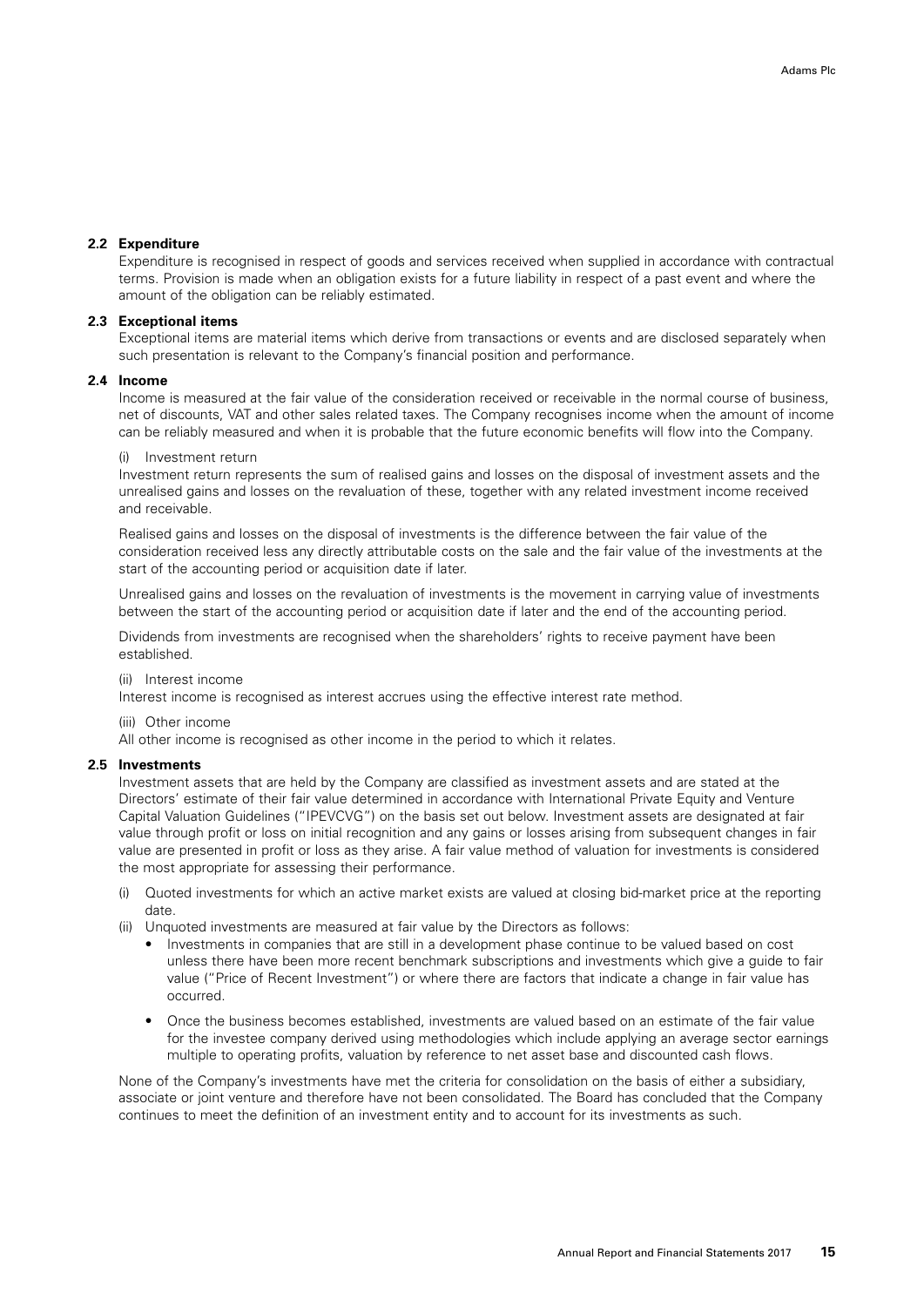# Notes to the Financial Statements (continued)

for the year ended 31 March 2017

# **2.6 Deferred taxation**

Taxation for the year comprises current and deferred tax. Tax is recognised in the income statement except to the extent that it relates to items recognised in other comprehensive income or directly in equity.

Current income tax is calculated on the basis of the tax rates and laws enacted or substantively enacted at the statement of financial position date in the countries where the Company's subsidiaries and associates operate and generate taxable income. Management periodically evaluates positions taken in tax returns in regard to situations in which applicable tax regulations are subject to interpretation. It establishes provisions where appropriate on the basis of amounts expected to be paid to the tax authorities.

Deferred income tax is provided in full, using the liability method, on temporary differences arising between the tax bases of assets and liabilities and their carrying amounts in the consolidated financial statements in accordance with IAS 12 – 'Income Taxes'. Deferred tax liabilities are generally recognised for all taxable temporary differences, and deferred tax assets are generally recognised for all deductible temporary differences to the extent that it is probable that taxable profits will be available against which those deductible temporary differences can be utilised. Such assets and liabilities are not recognised if the temporary difference arises from goodwill or from the initial recognition (other than in a business combination) of other assets and liabilities in a transaction that affects neither the taxable nor the accounting profit or loss. Deferred tax assets and liabilities are calculated using tax rates and laws that have been substantively enacted at the reporting date. A net deferred tax asset is recognised only if it can be regarded as more likely than not that there will be suitable taxable profits from which the future reversal of the underlying timing differences can be deducted.

Deferred tax assets and liabilities are offset when there is a legally enforceable right to set off current tax assets against current tax liabilities and when they relate to income taxes levied by the same taxation authority and the Company intends to settle its current tax assets and liabilities on a net basis.

### **2.7 Trade and other receivables**

Trade receivables are recognised initially at fair value and subsequently measured at amortised cost using the effective interest method, less provision for impairment. A provision for impairment of trade receivables is established when there is objective evidence that the Company will not be able to collect all amounts due according to the original terms of the receivables. Significant financial difficulties of the debtor, probability that the debtor will enter bankruptcy or financial reorganisation, and default or delinquency in payments (more than 30 days overdue) are considered indicators that the trade receivable is impaired. The amount of the provision is the difference between the asset's carrying amount and the present value of estimated future cash flows, discounted at the original effective interest rate. The carrying amount of the asset is reduced through the use of an allowance account, and the amount of the loss is recognised in the income statement within 'selling and marketing costs'. When a trade receivable is uncollectible, it is written off against the allowance account for trade receivables. Subsequent recoveries of amounts previously written off are credited against 'selling and marketing costs' in the income statement.

# **2.8 Trade and other payables**

Trade and other payables are recognised initially at fair value and subsequently stated at amortised cost.

# **2.9 Share Capital**

Ordinary shares are classified as equity. Incremental costs directly attributable to the issue of new shares or options are shown in equity as a deduction, net of tax, from proceeds.

#### **2.10 Cash and cash equivalents**

Cash and cash equivalents include cash in hand, deposits held on call with banks, other short-term highly liquid investments with original maturities of three months or less, and bank overdrafts. Bank overdrafts are shown within borrowings in current liabilities on the statement of financial position.

# **2.11 Provisions**

Provisions are recognised when the Company has a present legal or constructive obligation as a result of past events and it is probable that an outflow or resources will be required to settle that obligation. Provisions are measured at the Directors' best estimate of the expenditure required to settle the obligation at the statement of financial position date, and are discounted to present value where the effect is material.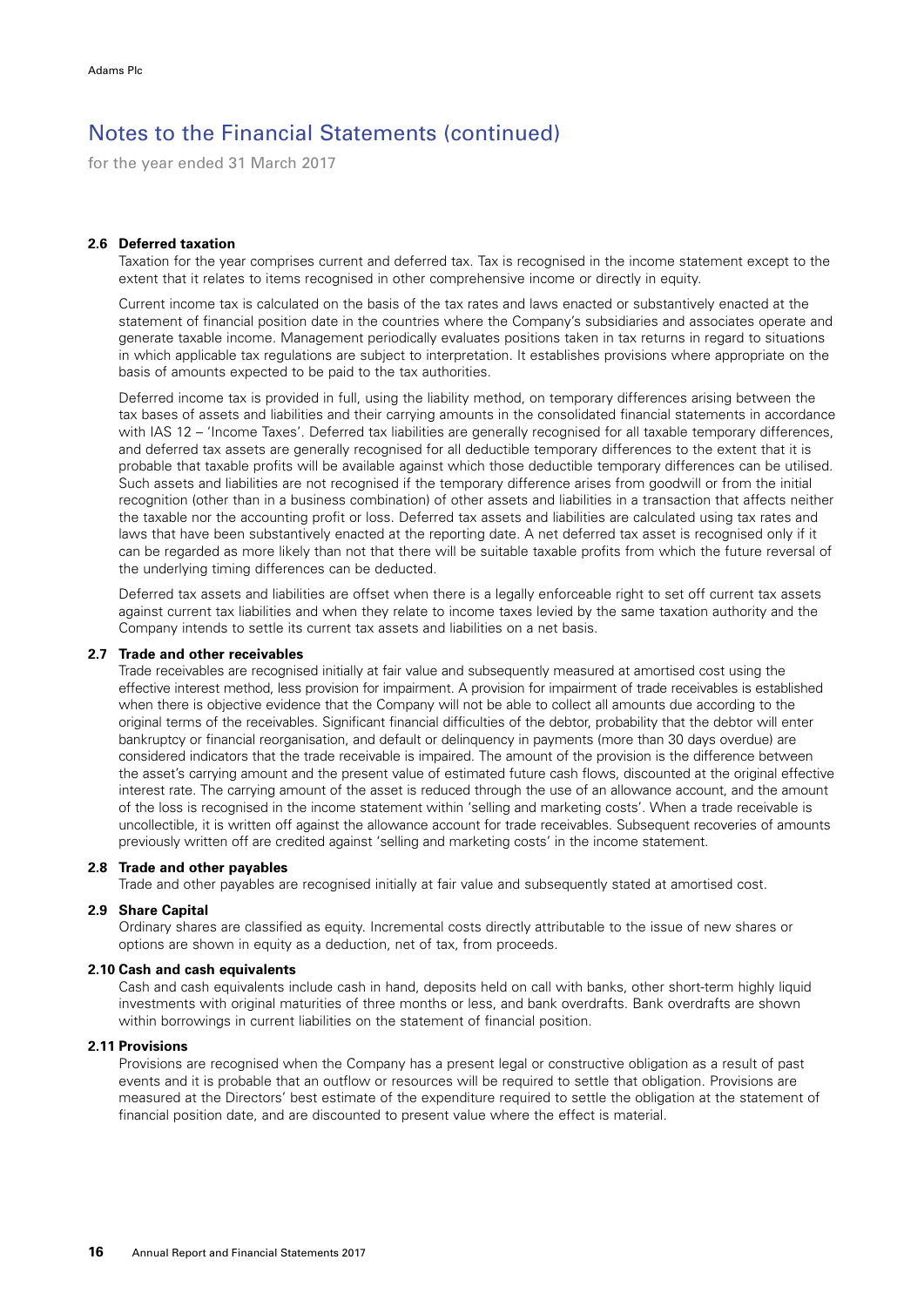# **2.12 Segmental reporting**

An operating segment is a component of an entity that engages in business activities from which it may earn revenues and incur expenses, whose operating results are regularly reviewed by the entity's decision makers to inform the resources to be allocated to the segment and assess its performance, and for which discrete financial information is available.

### **2.13 Foreign currencies**

Transactions denominated in foreign currencies have been translated into the presentational currency of the Company at month end rates of exchange. Monetary assets and liabilities denominated in foreign currencies have been translated at rates ruling at the statement of financial position date. Exchange differences have been taken to operating results in the income statement.

### **2.14 Functional and Presentation currency**

The presentational currency of the Company is 'Euros'  $(f)$ . Items included in the financial statements of the Company are measured using the currency of the primary economic environment in which the company operates ('the functional currency'). The Company's functional currency is 'Pounds Sterling' (£).

# **3 Financial risk management**

The Company's activities expose it to a variety of financial risks: market risk (including price risk, interest rate risk and foreign currency risk), credit risk and liquidity risk. The Company's overall risk management programme focuses on the unpredictability of financial markets and seeks to minimise potential adverse effects on the Company's financial performance.

The management of these risks is vested in the Board of Directors. The policies for managing each of these risks are summarised below:

### **Management of market risk**

(i) Price risk

The Company is exposed to market price risk in respect of its investments. The Company mitigates this risk by having established investment appraisal processes and asset monitoring procedures which are subject to overall review by the Board.

The Company has in place procedures and levels of authority designed to control the level of commitments, either in single investments or in aggregate.

Details of the Company's investments are given in note 11 to the financial statements.

#### *Price risk sensitivity*

The table below summarises the impact on the Company's profit before taxation for the year and on equity of a 10 per cent increase/decrease in the underlying share price of the investments. The price sensitivity of 10 per cent represents Management's estimate of the premium/discount that may be achieved on sale of investment assets relative to the closing bid market price.

|                                    | <b>Year ended</b><br>31 March 2017 | <b>Year ended</b><br>31 March 2016 |
|------------------------------------|------------------------------------|------------------------------------|
| Impact of 10 per cent price change | € $'000$                           | €'000                              |
| Investments                        | 110                                | 87                                 |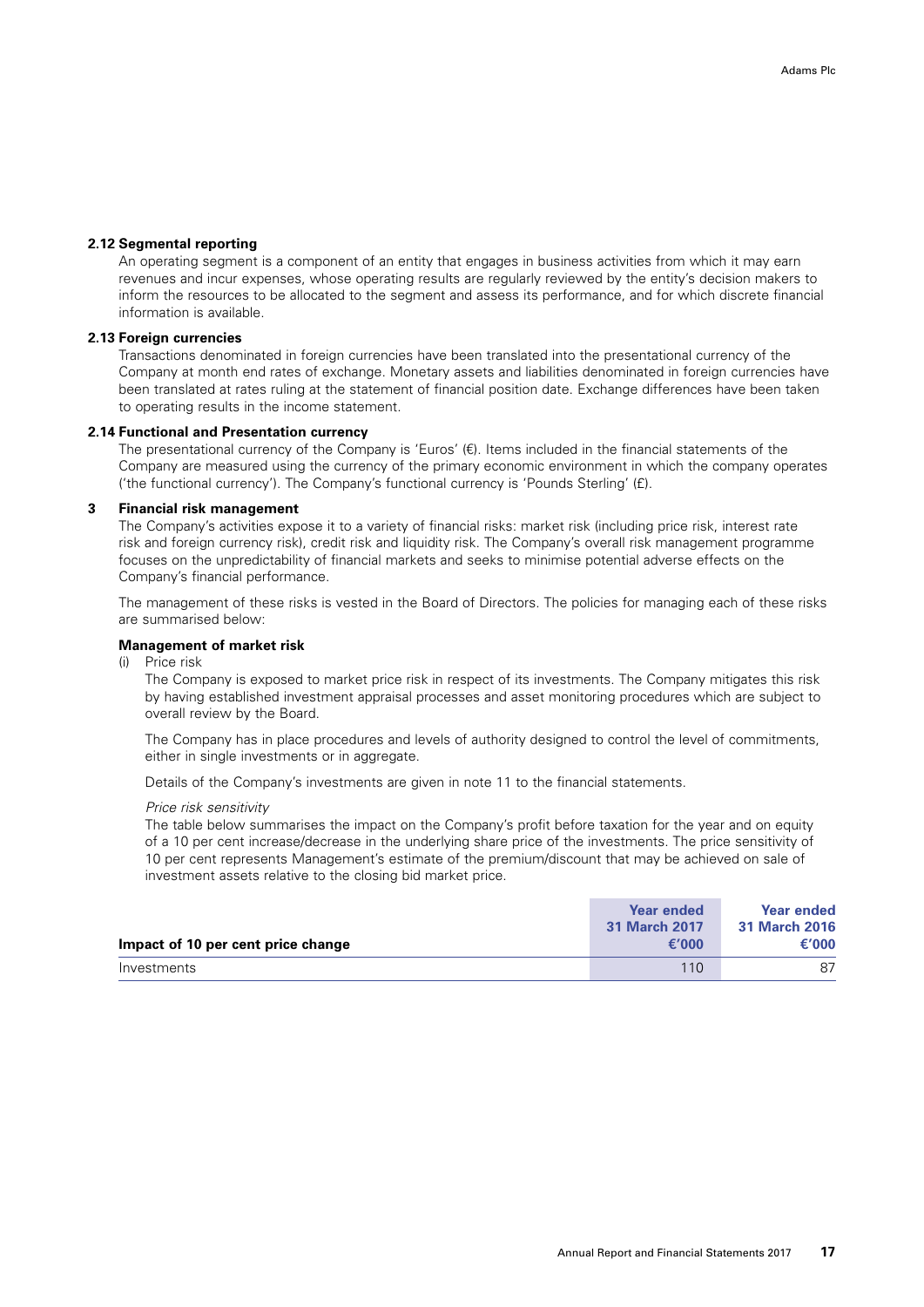# Notes to the Financial Statements (continued)

for the year ended 31 March 2017

# **3 Financial risk management** – continued

#### (ii) Interest rate risk

As the Company has no borrowings, the risk is limited to the impact of interest received on cash surpluses held. Interest rate risk is managed in accordance with the liquidity requirements of the Company, with a minimum appropriate level of its cash surpluses held within an instant access account, which has a variable interest rate attributable to it, to ensure that sufficient funds are available to cover the Company's liquidity needs.

# *Interest rate sensitivity*

The principal impact to the Company is the result of interest-bearing cash and short-term deposit (cash equivalent) balances held. At 31 March 2017, the impact of a 5 per cent increase or decrease in interest rates would have increased/decreased the profit for the year and equity by a minimal amount as a result of higher/ lower interest received on floating rate cash deposits and as such no sensitivity analysis is provided.

(iii) Currency risk profile

The Company is exposed to currency translation risk upon preparation of the financial statements. No hedging arrangements are currently in place to mitigate this risk. The Company manages its foreign exchange risk at Board level and monitors it on an ongoing basis.

|                      | <b>Cash and cash</b><br>equivalents<br>2017<br>€ $'000$ | Trade<br><b>receivables</b><br>2017<br>€'000 | <b>Cash and cash</b><br>equivalents<br>2016<br>€'000 | <b>Trade</b><br>receivables<br>2016<br>€'000 |
|----------------------|---------------------------------------------------------|----------------------------------------------|------------------------------------------------------|----------------------------------------------|
| Sterling denominated | 41                                                      |                                              | 258                                                  | 3                                            |
| Euros equivalent     | 41                                                      |                                              | 258                                                  | 3                                            |

# *Foreign exchange risk sensitivity*

Management do not consider the impact of possible exchange rate movements based on current market conditions to be material to the net result for the year.

#### *Management of credit risk*

The Company's principal financial assets are investments and bank balances and short-term deposits. Credit risk associated with trade receivables is considered to be minimal.

The Company seeks to limit the level of credit risk on the cash balances by only depositing surplus liquid funds with counterparty banks with high credit ratings. The credit risk associated with investments is considered minimal.

The maximum exposure to credit risk on the Company's financial assets is represented by their carrying amount, as outlined in the categorisation of financial instruments table below.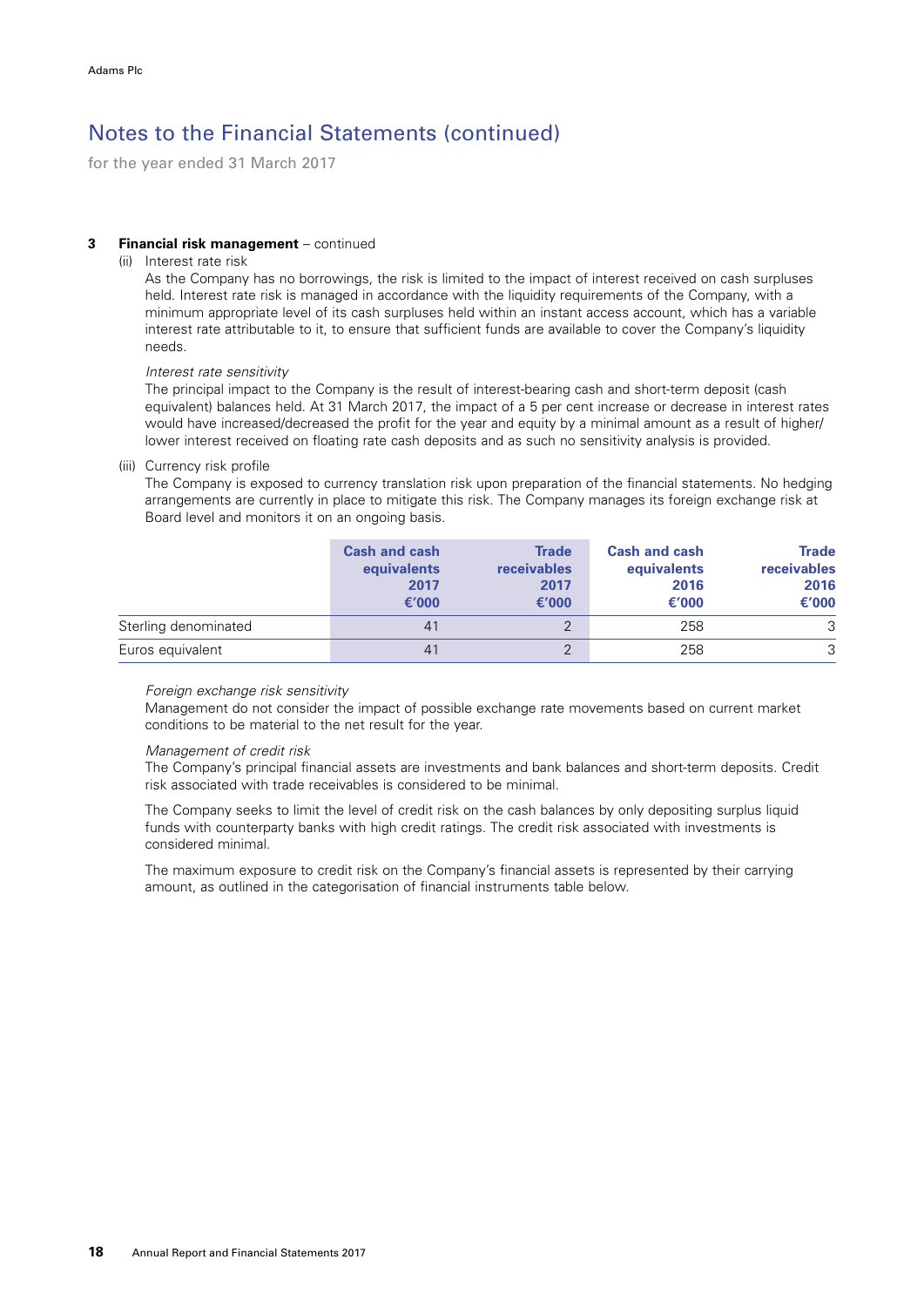# **3 Financial risk management** – continued

| <b>Net total</b>          | 258              | (32)                | 871                              | 1,097        |
|---------------------------|------------------|---------------------|----------------------------------|--------------|
| Trade and other payables  |                  | (32)                |                                  | (32)         |
| Cash and cash equivalents | 258              |                     |                                  | 258          |
| Investments               |                  |                     | 871                              | 871          |
| At 31 March 2016          |                  |                     |                                  |              |
| <b>Net total</b>          | 41               | (30)                | 1,101                            | 1,112        |
| Trade and other payables  |                  | (30)                |                                  | (30)         |
| Cash and cash equivalents | 41               |                     |                                  | 41           |
| Investments               |                  |                     | 1,101                            | 1,101        |
| At 31 March 2017          |                  |                     |                                  |              |
|                           | € $'000$         | € $'000$            | €'000                            | €'000        |
|                           | receivables      | cost                | and loss                         | <b>Total</b> |
|                           | <b>Loans and</b> | amortised           | through profit                   |              |
|                           |                  | .<br>liabilities at | н шински изэстэ<br>at fair value |              |

**Financial Financial assets**

The Company does not consider that any changes in fair value of financial assets in the year are attributable to credit risk.

Investments are valued at closing bid market price at the reporting date. Quoted investments are all classed as Level 1 investments and Unquoted equity shares and loan notes are considered to be Level 2 investments.

No aged analysis of financial assets is presented as no financial assets are past due at the reporting date.

#### *Management of liquidity risk*

The Company seeks to manage liquidity risk to ensure that sufficient liquidity is available to meet foreseeable needs and to invest cash assets safely and profitably. The Company deems there is sufficient liquidity for the foreseeable future.

No maturity analysis for financial liabilities is presented, as the Directors consider that liquidity risk is not material.

The Company's cash, cash equivalents and short-term deposit balances at 31 March 2017 are detailed above in note 3 to the financial statements.

At 31 March 2017 and 31 March 2016, with the exception of investment assets, all financial assets and liabilities mature for payment within one year.

#### **3.1 Capital management**

The Company's policy is to maintain a strong capital base. The Company manages all elements of shareholders' equity as financial capital, and seeks to increase this figure as a stated business objective over the medium to long term. The Company is entirely equity financed with no external capital requirements imposed upon it. In order to preserve capital the Company maintains a balanced investment portfolio and appropriate levels of cash and cash equivalents in order to remain liquid and take advantage of market opportunities as they arise. The Company's net asset value is monitored on an ongoing basis.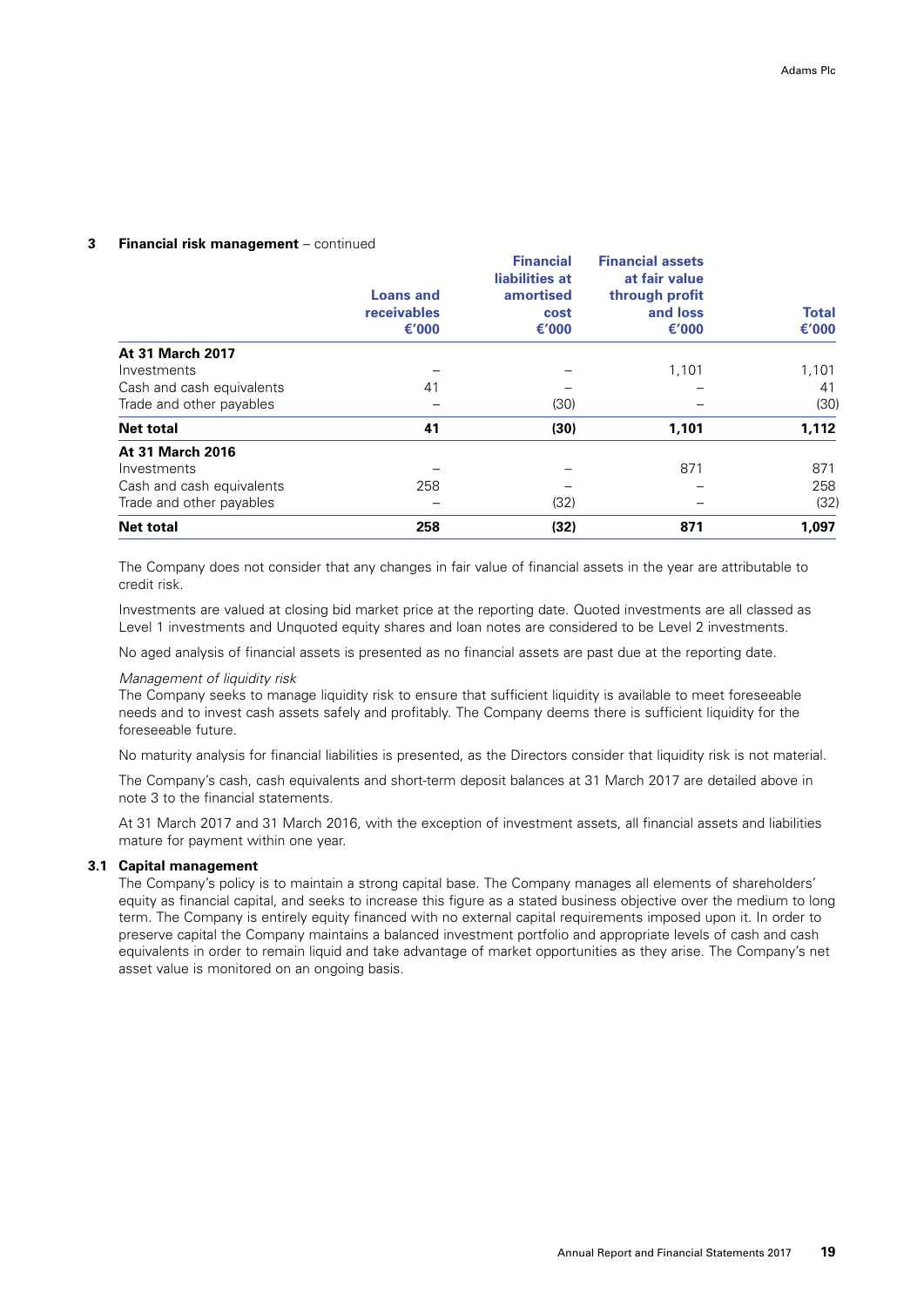# Notes to the Financial Statements (continued)

for the year ended 31 March 2017

# **4 Use of estimates and judgements**

The preparation of financial statements in accordance with IFRS requires the use of certain critical accounting estimates. It also requires management to exercise judgement in the process of applying the Company's accounting policies. The notes to the financial statements set out areas involving a higher degree of judgement or complexity, or areas where assumptions are significant to the financial statements. Although these estimates are based on management's best knowledge of the amount, event or actions, actual results ultimately may differ from those estimates.

The estimate and assumption that has the most significant effect on the carrying amounts of assets and liabilities in the financial statements is the valuation of quoted investments. These are valued at closing bid market price and in accordance with IFRS, no discount is applied for liquidity of the stock or any dealing restrictions. However, it may not always be possible to trade at the quoted bid market price. Quoted investments are carried in the financial statements as at 31 March 2017 at a valuation of  $E(0.99$  million (2016:  $E(0.87$  million). For further detail see note 11.

# **5 Segmental reporting**

Operating segments for Adams Plc are reported based on the financial information provided to the Board, which is used to make strategic decisions. The Directors are of the opinion that under IFRS 8 – 'Operating segments' the Company has only one reportable segment, being Investment return. The Board assesses the performance of the operating segment based on financial information which is measured and presented in a manner consistent with that in the financial statements.

The principal sources of revenue for the Company in the two years ended 31 March 2017 were:

|                                                                                       | <b>Year ended</b><br>31 March 2017<br>€'000 | <b>Year ended</b><br>31 March 2016<br>€'000 |
|---------------------------------------------------------------------------------------|---------------------------------------------|---------------------------------------------|
| Movement in unrealised gains/(losses) on investments<br>Realised gains on investments | 166<br>14                                   | (162)<br>192                                |
| Gain on investments                                                                   | 180                                         | 30                                          |

# **6 Directors' remuneration and fees**

|                                      | Year ended    | <b>Year ended</b> |
|--------------------------------------|---------------|-------------------|
|                                      | 31 March 2017 | 31 March 2016     |
|                                      | € $'000$      | €'000             |
| Remuneration for qualifying services | 55            | 70                |
| Social security cost                 | 2             |                   |
|                                      | 57            | 77                |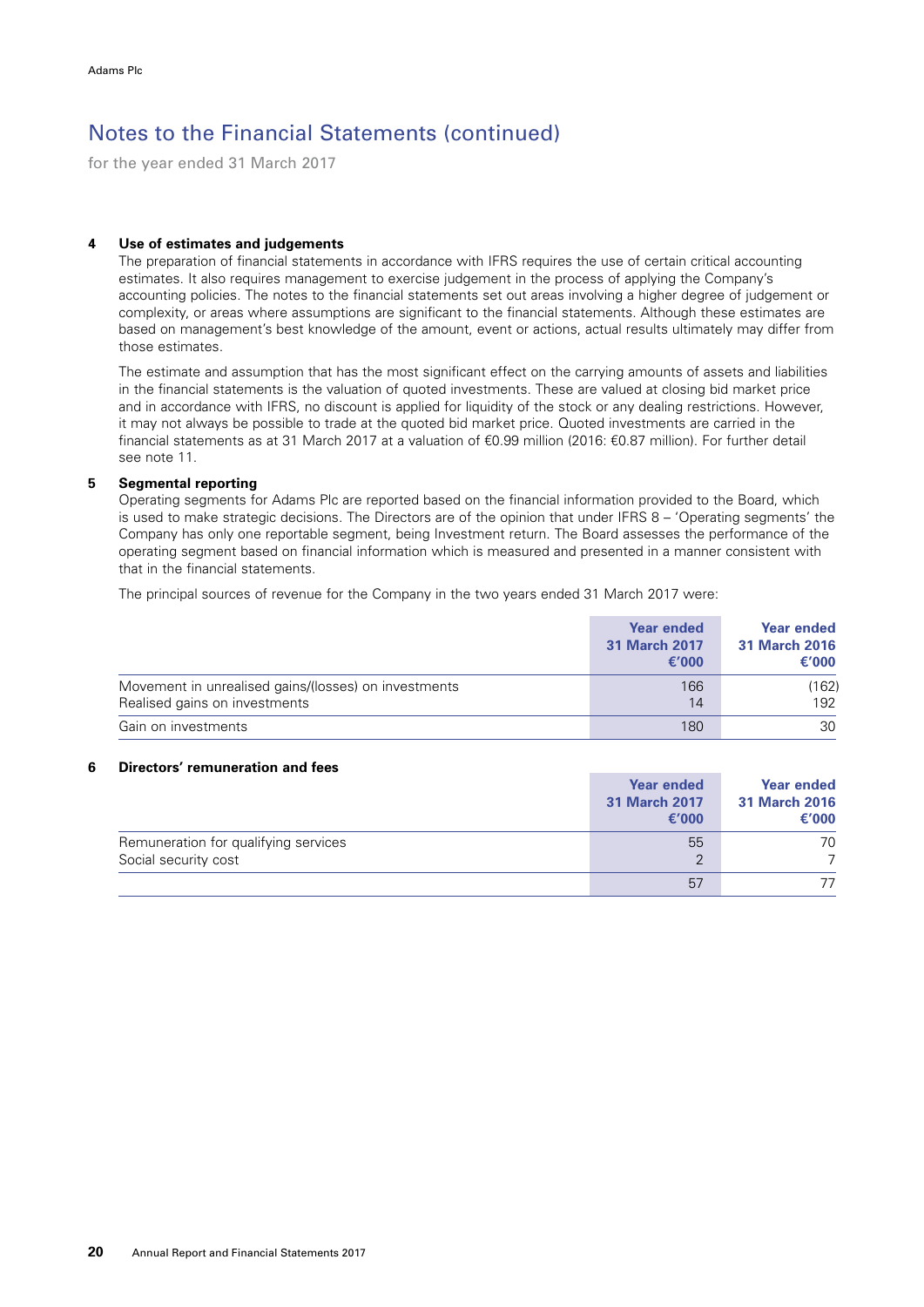# **7 Employees**

#### **Number of employees**

The average monthly number of employees (including Directors) during the year was:

|                  | <b>Year ended</b><br>31 March 2017<br><b>Number</b> | <b>Year ended</b><br>31 March 2016<br><b>Number</b> |
|------------------|-----------------------------------------------------|-----------------------------------------------------|
|                  | っ<br>O                                              | Ç                                                   |
| <b>Directors</b> | 3                                                   | $\mathbf{C}$                                        |

# **Employment costs**

|                                      | Year ended<br>31 March 2017<br>€ $'000$ | <b>Year ended</b><br>31 March 2016<br>€'000 |
|--------------------------------------|-----------------------------------------|---------------------------------------------|
| Remuneration for qualifying services | 55                                      | 70                                          |
| Social security cost                 | っ                                       |                                             |
|                                      | 57                                      | 77                                          |

# **8 Operating result and expense analysis by nature**

| Operating result and experise analysis by nature | <b>Year ended</b><br>31 March 2017<br>€'000 | <b>Year ended</b><br><b>31 March 2016</b><br>€'000 |
|--------------------------------------------------|---------------------------------------------|----------------------------------------------------|
| Operating result is stated after charging:       |                                             |                                                    |
| Directors' emoluments                            | 57                                          | 77                                                 |
| Audit fees                                       | 10                                          | 11                                                 |
| Professional and broker and listed company fees  | 85                                          | 103                                                |
| Investor relations fees                          | 16                                          | 19                                                 |
| Other administrative expenses                    | 6                                           | 9                                                  |
| <b>Total administrative expenses</b>             | 174                                         | 212                                                |

# **9 Taxation**

|                   | Year ended<br>31 March 2017<br>€ $'000$ | <b>Year ended</b><br>31 March 2016<br>€'000 |
|-------------------|-----------------------------------------|---------------------------------------------|
| Total current tax |                                         |                                             |

The Company is subject to income tax at the rate of 0 per cent in the Isle of Man and, accordingly, no tax has been provided for in these financial statements.

The Company may be subject to withholding taxes in relation to income from investments, or investment realisation proceeds or gains, and such amounts will be accounted for as incurred.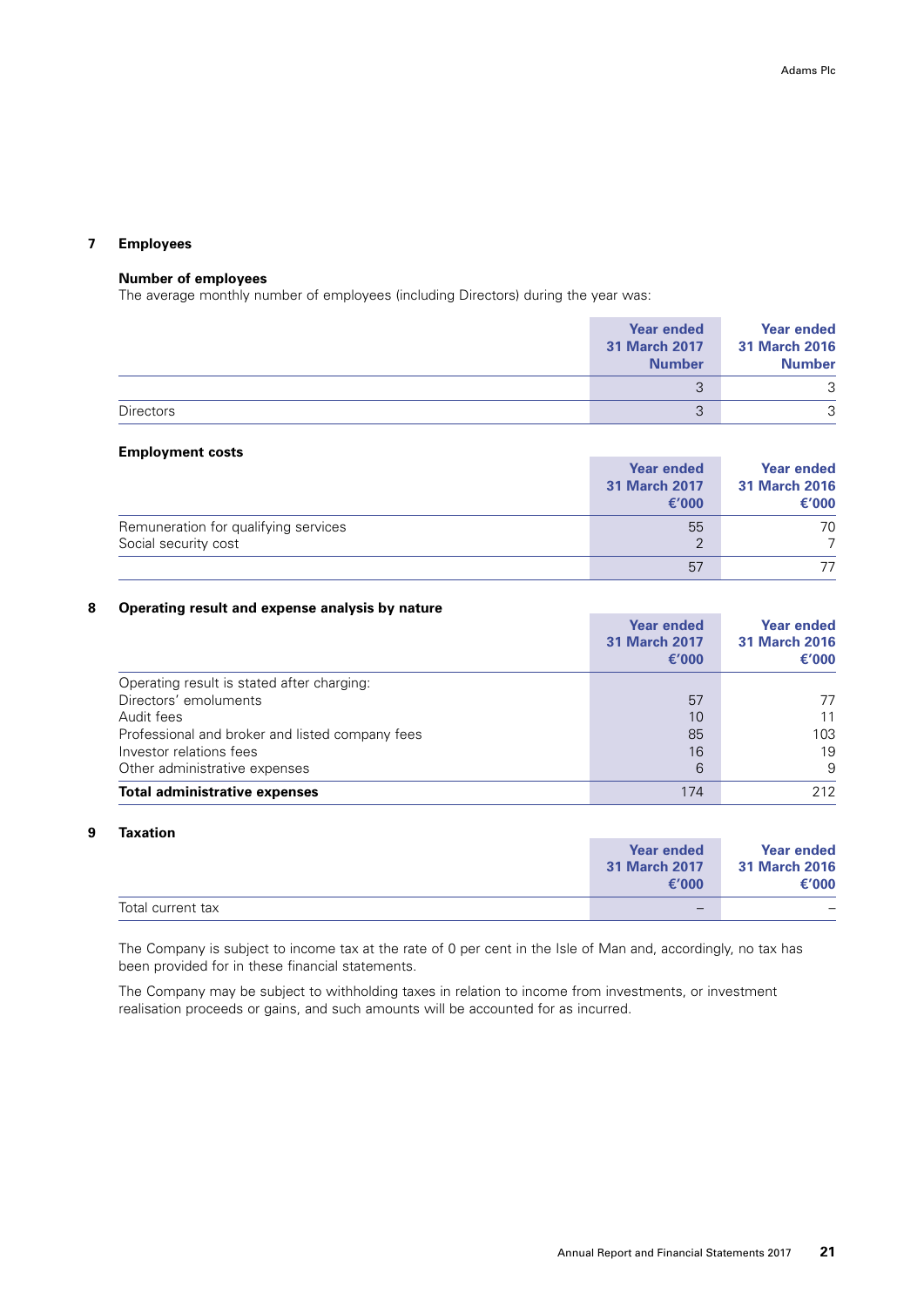# Notes to the Financial Statements (continued)

for the year ended 31 March 2017

# **10 Profit or loss per share**

|                                                                       | <b>Year ended</b><br><b>31 March 2017</b><br>€'000 | <b>Year ended</b><br>31 March 2016<br>€'000 |
|-----------------------------------------------------------------------|----------------------------------------------------|---------------------------------------------|
| Profit/(loss) after tax attributable to equity holders of the Company | 14                                                 | (234)                                       |
| Weighted average number of ordinary shares                            | 41.276.616                                         | 32.559.306                                  |
| Basic and diluted profit/(loss) per share                             | 0.03c                                              | (0.7)c                                      |

Basic profit or (loss) per share is calculated by dividing the profit or (loss) attributable to ordinary shareholders by the weighted average number of ordinary shares in issue during the year. Diluted profit or (loss) per share is calculated by adjusting the weighted average number of ordinary shares in issue during the year to assume conversion of all dilutive potential ordinary shares.

# **11 Financial assets at fair value through profit and loss**

|              | Year ended<br>31 March 2017<br>€'000 | <b>Year ended</b><br>31 March 2016<br>€'000 |
|--------------|--------------------------------------|---------------------------------------------|
| Investments  | 1,101                                | 871                                         |
| Cash at bank | 41                                   | 258                                         |
|              | 1.142                                | 1,129                                       |

An analysis of movements in the value of the Company's investments is as follows:

|                                    | <b>Quoted</b><br><b>Equity Shares</b><br>€ $'000$ | <b>Unquoted</b><br><b>Equity Shares</b><br>€'000 | <b>Unquoted</b><br><b>Loan Notes</b><br>€'000 | <b>Total</b><br>€'000 |
|------------------------------------|---------------------------------------------------|--------------------------------------------------|-----------------------------------------------|-----------------------|
| Fair value at 1 April 2015         | 174                                               |                                                  |                                               | 174                   |
| Additions at cost                  | 1.024                                             |                                                  |                                               | 1.024                 |
| <b>Disposals</b>                   | (295)                                             |                                                  |                                               | (295)                 |
| Unrealised loss on the revaluation |                                                   |                                                  |                                               |                       |
| of investments                     | (32)                                              |                                                  |                                               | (32)                  |
| Fair value at 31 March 2016        | 871                                               |                                                  |                                               | 871                   |
| Additions at cost                  | 109                                               | 6                                                | 110                                           | 225                   |
| <b>Disposals</b>                   | (161)                                             |                                                  |                                               | (161)                 |
| Unrealised gain on the revaluation |                                                   |                                                  |                                               |                       |
| of investments                     | 166                                               |                                                  |                                               | 166                   |
| Fair value at 31 March 2017        | 985                                               | 6                                                | 110                                           | 1,101                 |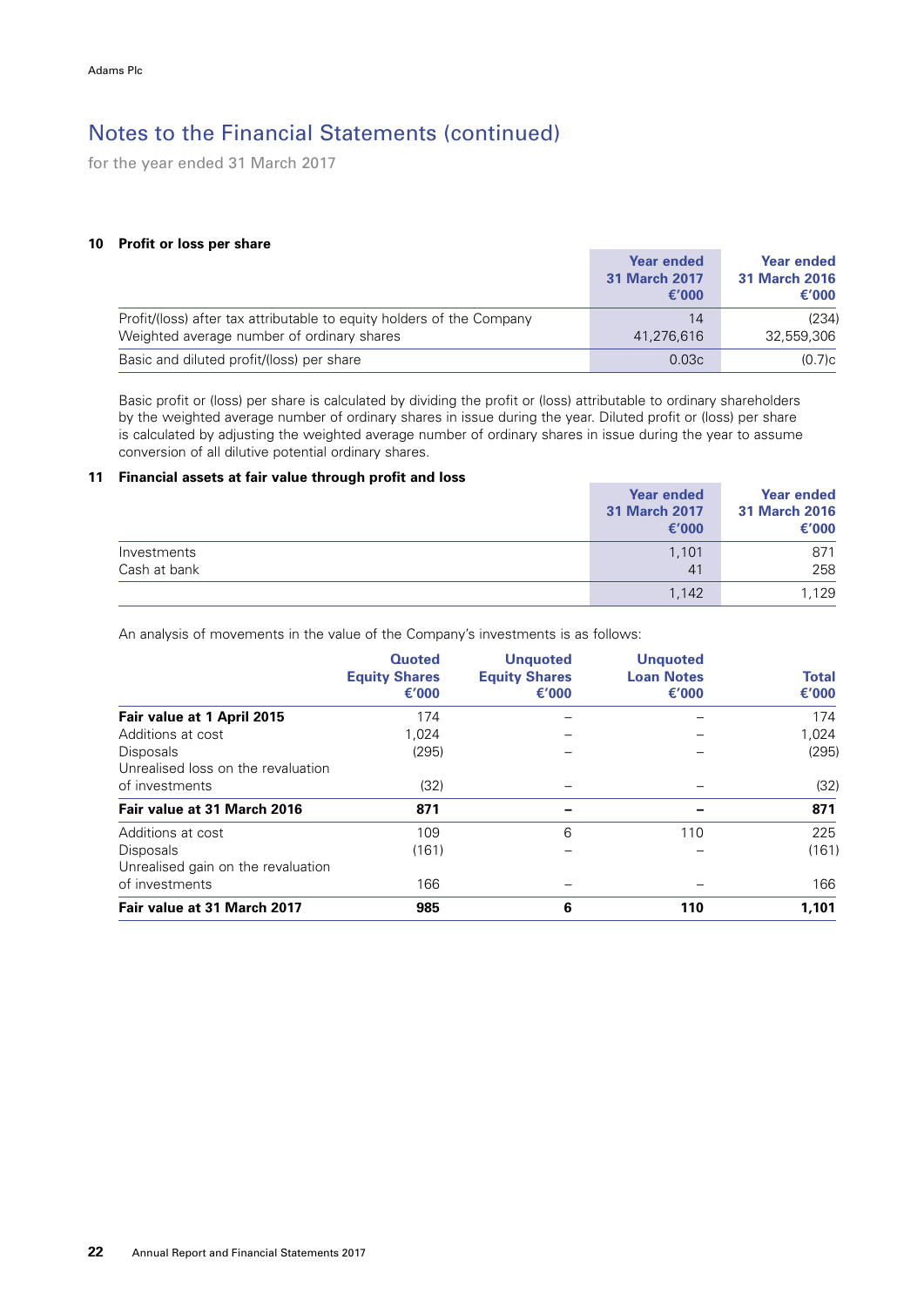### **12 Trade and other receivables**

|                                | 31 March 2017<br>€'000 | 31 March 2016<br>€'000 |
|--------------------------------|------------------------|------------------------|
| Prepayments and accrued income |                        |                        |
|                                |                        |                        |

The carrying amount of Trade and other receivables approximates to its fair value.

#### **13 Trade and other payables**

|                | 31 March 2017<br>€'000 | 31 March 2016<br>€'000 |
|----------------|------------------------|------------------------|
| Trade payables | 14                     | 14                     |
| Accruals       | 16                     | 18                     |
|                | 30                     | 32                     |

Accruals principally comprise amounts outstanding for ongoing expenses. The carrying amount of Trade and other payables approximates to its fair value.

# **14 Share capital and share premium**

|                                    | <b>Number of</b><br>shares issued<br>and fully paid | <b>Share</b><br>capital<br>€'000 | <b>Share</b><br>premium<br>€'000 |
|------------------------------------|-----------------------------------------------------|----------------------------------|----------------------------------|
| Ordinary shares of €0.01           |                                                     |                                  |                                  |
| <b>At 1 April 2015</b>             | 23,094,798                                          | 231                              | 214                              |
| Issue of shares                    | 18,181,818                                          | 182                              | 902                              |
| At 31 March 2016 and 31 March 2017 | 41,276,616                                          | 413                              | 1,116                            |

Holders of the ordinary shares are entitled to receive dividends and other distributions and to attend and vote at any general meeting.

In September 2015 the Company issued 18,181,818 new ordinary shares of  $\epsilon$ 0.01 each by way of a placing at 5.962 cents. In September 2014 the Company issued 6,928,406 ordinary shares of €0.01 each to shareholders who exercised warrants at 2.165 cents. There were no warrants outstanding at 31 March 2017 or at 31 March 2016.

#### **Authorised share capital**

The authorised ordinary share capital of the Company at 31 March 2017 is 350,000,000 ordinary shares of  $\epsilon$ 0.01 each (31 March 2016: 350,000,000 ordinary shares of  $£0.01$  each).

# **15 Related party relationships and transactions**

The Company has related party relationships with companies it has an investment in and transactions with companies that have common management.

During the year, the Company entered into the following transactions with related parties:

Mr Bretherton, a Director of the Company, is a 5 per cent (2016: 5 per cent) shareholder and director in ORA Limited at the year end, which in turn owned 23.4 per cent (2016: 23.4 per cent) of the Company. Mr Bretherton received €17,886 in Director's fees during the year ended 31 March 2017 (2016: €16,796).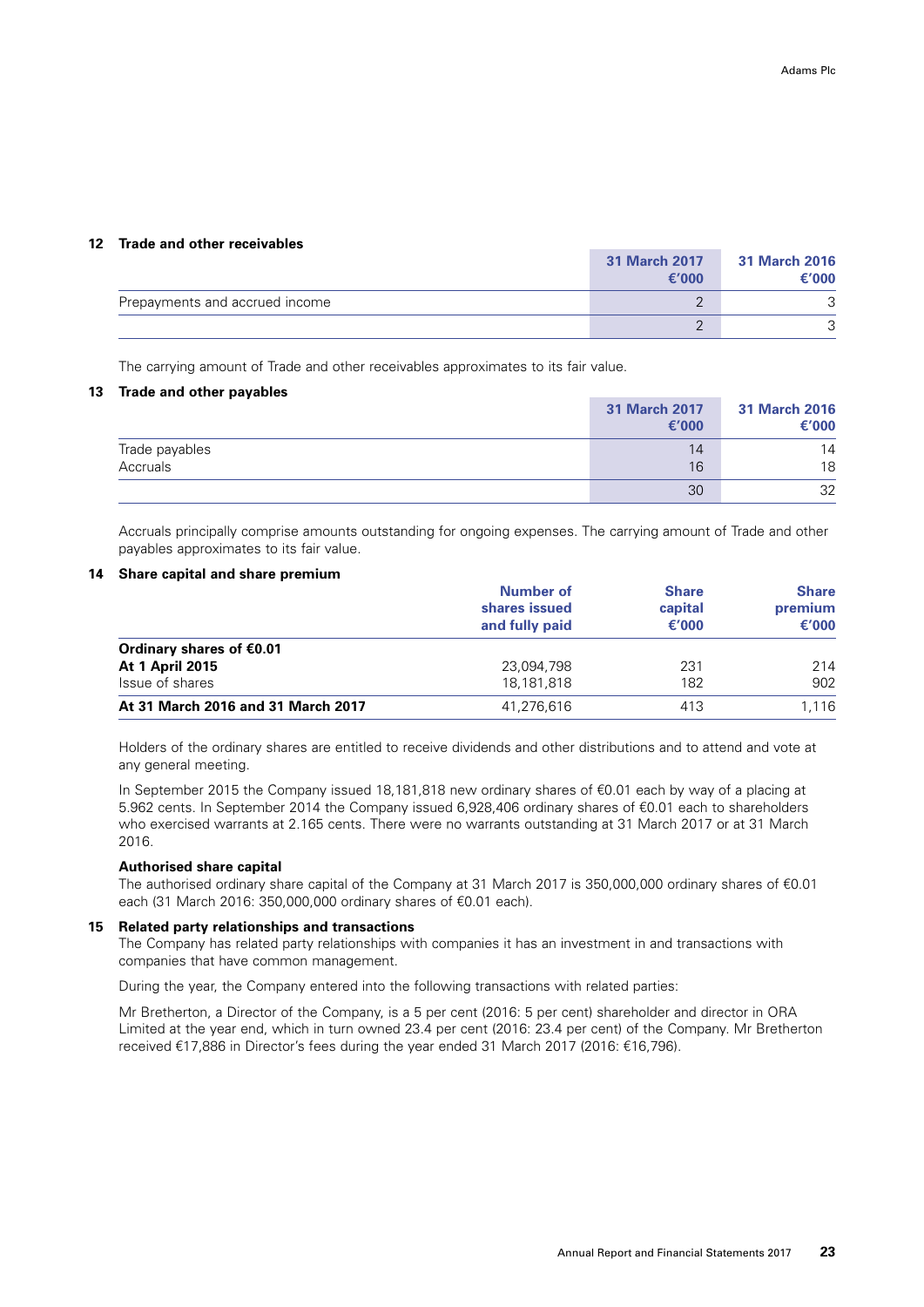# Notes to the Financial Statements (continued)

for the year ended 31 March 2017

# **16 Contingent liabilities**

The Company has no contingent liabilities of which the Directors are aware in respect of legal or other claims arising from the ordinary course of business (31 March 2016: Nil).

### **17 Capital commitments**

No capital expenditure was committed for at the end of the year but not yet incurred (31 March 2016: Nil).

### **18 Events after the reporting period**

Following the 31 March 2017 year end, the Company disposed of 10,000 shares in GVC Holdings Plc for a cash consideration of  $£84,880$  (£72,077).

On 2 June 2017 the Company announced an open offer underwritten by Richard Griffiths. Further information is disclosed in the Chairman's Statement.

# **19 Ultimate controlling party**

In the opinion of the Directors, there is no ultimate controlling party. The list of major shareholders is given on page 8.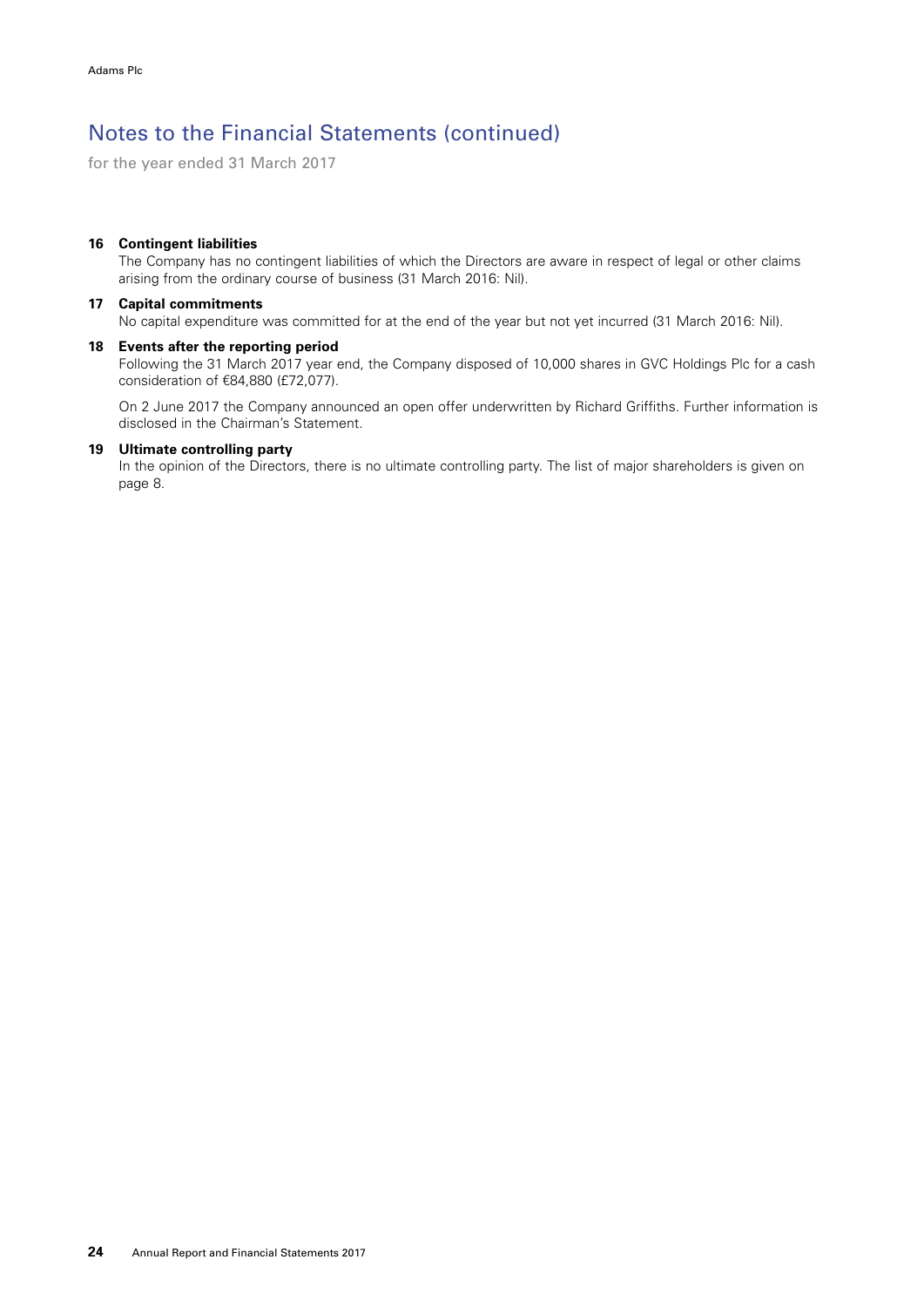# Notice of Annual General Meeting

**NOTICE IS HEREBY GIVEN** that the **2017 ANNUAL GENERAL MEETING** of the Company will be held at IOMA House, Hope Street, Douglas, Isle of Man, IM1 1AP at 11:00am on 8 September 2017.

At the Annual General Meeting, the following ordinary business will be transacted:

The consideration and, if thought fit, passing of the following resolutions which will be proposed as ordinary resolutions:

- **1 <b>THAT** the audited accounts of the Company for the year ended 31 March 2017 and the reports of the Directors and the Auditors and any other document required to be annexed thereto be and they are hereby considered and adopted.
- **2 THAT** Andrew Mitchell who, having agreed to retire but, being eligible, offers himself for re-election, be and he is hereby re-appointed as a Director of the Company.
- **3 THAT** Jeffreys Henry LLP, London, United Kingdom be and they are hereby re-appointed as Auditors to the Company and that the Directors be and they are hereby authorised to determine their remuneration.

In addition the following special business will be transacted:

The consideration and, if thought fit, passing of the following resolution which will be proposed as an ordinary resolution:

**4 THAT** the Directors be generally and unconditionally authorised in accordance with article 5.1 of the Articles to exercise all the powers of the Company to allot ordinary shares up to an aggregate par value of  $\epsilon$ 412,766.16; such authority to expire (unless and to the extent previously revoked, varied or renewed by the Company in general meeting) at the conclusion of the next Annual General Meeting of the Company or, if earlier, the date 12 months after the date of passing this resolution; provided that this authority shall allow the Company, before such expiry, to make an offer or enter into an agreement which would or might require ordinary shares to be allotted after this authority expires and the Directors may allot such ordinary shares in pursuance of such an offer or agreement as if the authority conferred hereby had not expired.

The consideration and, if thought fit, passing of the following resolution which will be proposed as a special resolution:

**5 THAT** the provisions of section 5.2 of the Articles requiring shares proposed to be issued for cash first to be offered to the members in proportion as nearly as may be to the number of the existing shares held by them respectively be and it is hereby disapplied in relation to any allotment of ordinary shares pursuant to the authority in Resolution 4 above; provided that this disapplication shall be limited to the allotment for cash of ordinary shares up to an aggregate par value of  $\epsilon$ 412,766.16 and shall expire (unless and to the extent previously revoked, varied or renewed by special resolution) at the conclusion of the next Annual General Meeting of the Company or, if earlier, the date 12 months after the date of passing this resolution; provided that this authority shall allow the Company, before such expiry, to make an offer or enter into an agreement which would or might require ordinary shares to be allotted after this authority expires and the Directors may allot such ordinary shares in pursuance of such an offer or agreement as if the authority conferred hereby had not expired.

Registered office: P P Scales Douglas Isle of Man IM1 1AP

**Adams Plc By Order of the Board** IOMA House Company Secretary Hope Street Dated: 20 June 2017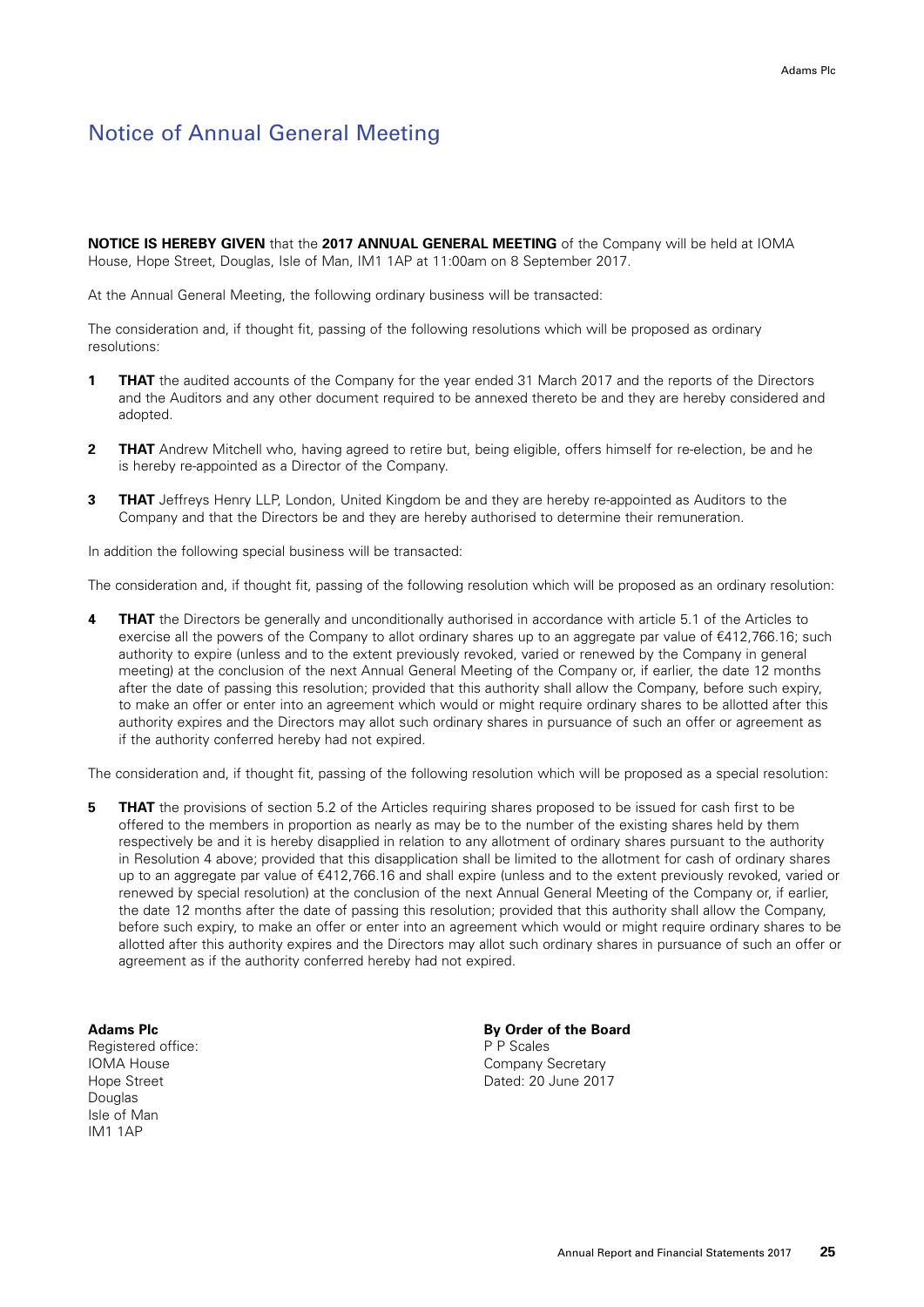# Notice of Annual General Meeting (continued)

# **Notes on entitlement to attend and vote at the Annual General Meeting:**

- 1 A member who is entitled to attend and vote at the above-mentioned meeting is entitled to appoint a proxy or proxies to attend and, on a poll, vote instead of him or her in respect of such shares. A proxy need not be a member of the Company.
- 2 A Form of Proxy is enclosed which, to be valid, must be completed and delivered, sent by post or sent by facsimile to +44 (0)1624 681392 together with the power of attorney or other authority (if any) under which it is signed (or a certified copy of such authority) to IOMA House, Hope Street, Douglas, Isle of Man IM1 1AP so as to arrive not later than 11.00am on 6 September 2017, being 48 hours before the time of the meeting.
- 3 Completion and return of a Form of Proxy does not preclude a member from attending and voting in person should they wish to do so.
- 4 The Company, pursuant to Regulation 22 of the Uncertificated Securities Regulations 2006 (Isle of Man), specifies that only those members registered in the register of members as at 11.00am on 6 September 2017 (or in the event that the meeting is adjourned, on the register of members 48 hours before the time of any adjournment meeting) shall be entitled to attend or vote at the meeting in respect of the ordinary shares registered in their name at that time. Changes to entries on the register of members after 11.00am on 6 September 2017 (or, in the event that the meeting is adjourned, on the register of members less than 48 hours before the time of any adjourned meeting) shall be disregarded in determining the rights of any person to attend or vote at the meeting.

# **Explanatory notes on the business of the Annual General Meeting**

The business of the Annual General Meeting ("AGM") is set out in the notice of AGM.

### **ORDINARY BUSINESS**

The ordinary business of the AGM is to approve the accounts of the Company for the year ended 31 March 2017, to re-elect Andrew Mitchell as a Director of the Company, and to re-appoint Jeffreys Henry LLP as auditors.

# **SPECIAL BUSINESS**

The special business of the AGM is to grant the Directors authority to allot further ordinary shares pursuant to Article 5.1 of the Articles and to disapply the pre-emption rights under Article 5.2 of the Articles.

#### **Authority to allot further ordinary shares**

It is proposed to grant the Directors authority to allot further ordinary shares in accordance with the Articles. Resolutions 4 and 5 deal with these proposals.

To authorise the Directors to allow shares pursuant to Article 5.1, the Articles require that the authority of the Directors to allot shares in the Company should be subject to the approval of Shareholders in general meeting. Resolution 4 will be proposed at the AGM, as an ordinary resolution to authorise the Directors to allot unissued shares of the Company up to a total par value of  $\epsilon$ 412,766.16, such authority to expire on whichever is the earlier of the conclusion of the Annual General Meeting of the Company to be held in 2017 or the date falling twelve months after the passing of this resolution.

To disapply the pre-emption rights under Article 5.2, the Articles require that any shares issued for cash must be offered to existing Shareholders in proportion to their existing holdings unless otherwise approved by Shareholders in general meeting. Accordingly, a special resolution (resolution 5) will be proposed at the AGM, to allow the Directors to allot unissued shares of the Company for cash without first offering them to existing Shareholders, provided that the Directors may not offer shares in this manner which exceed a total par value of  $£412,766.16$ . This authority will expire on the date falling twelve months after the passing of this resolution or the date of the Annual General Meeting to be held in 2018, whichever is the earlier.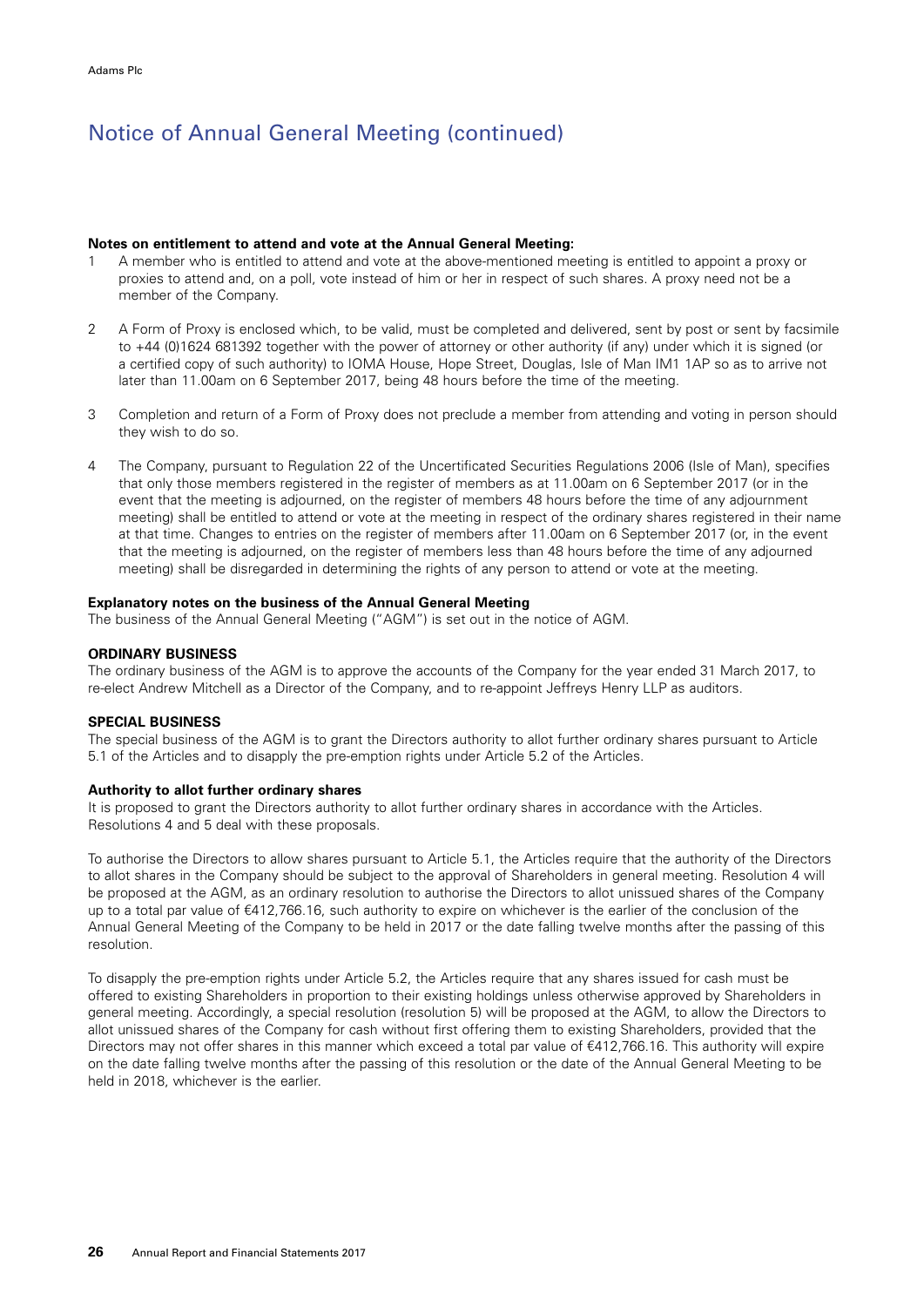# Notes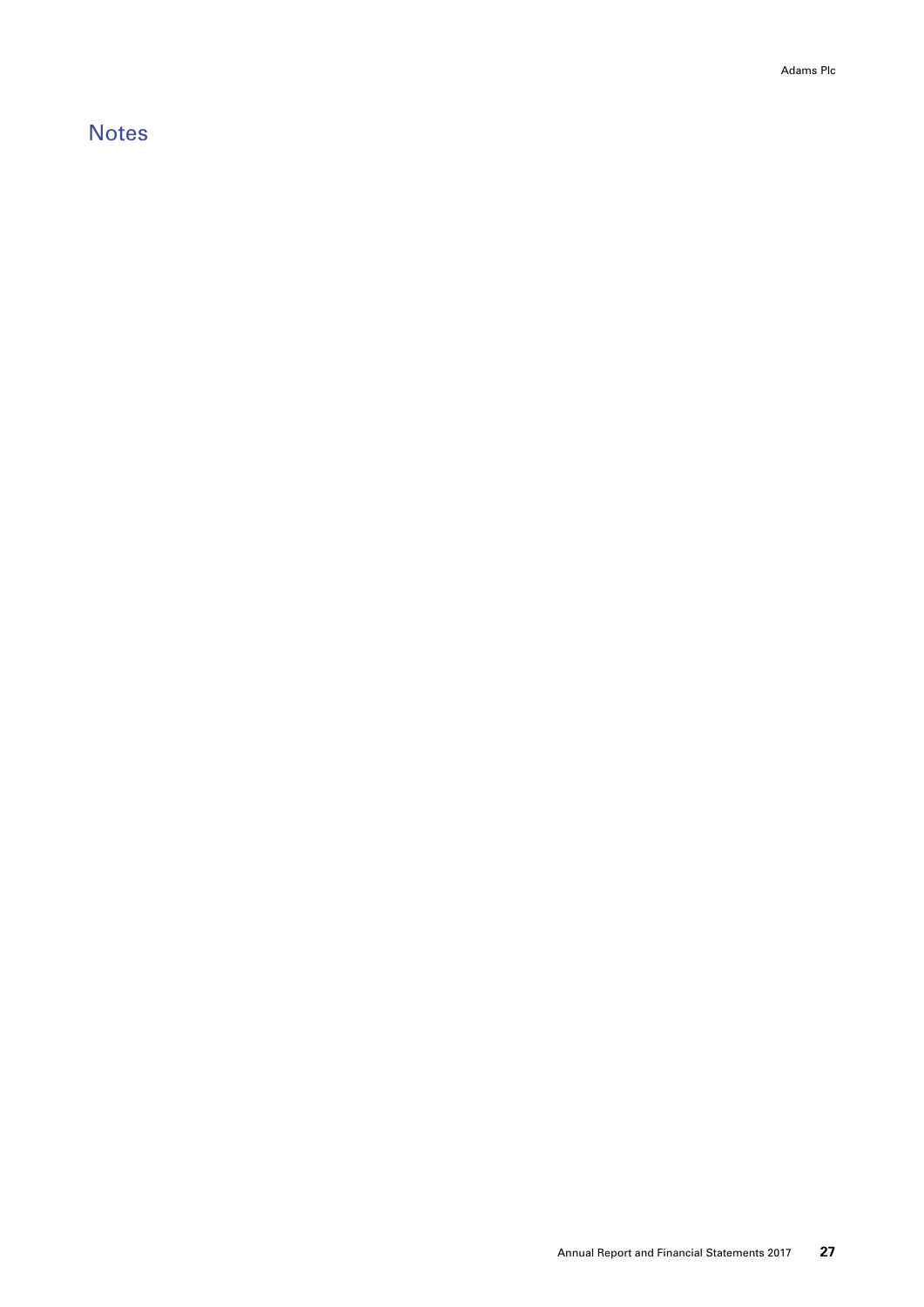# Notes